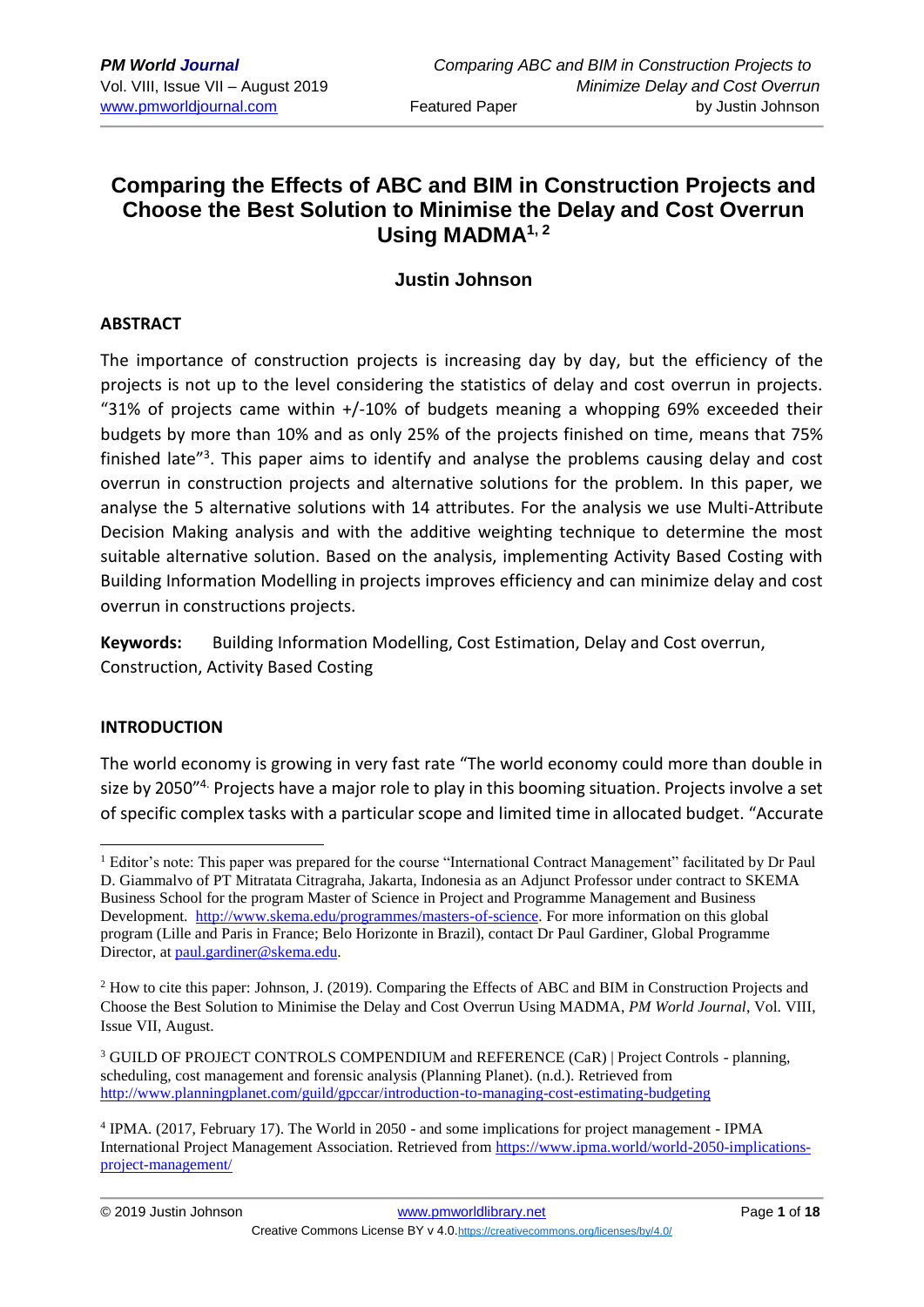cost estimate and effective cost monitoring and control are essential elements to construction project success"<sup>5</sup>. Unfortunately, the current project management is not efficient "The average cost overrun of all projects is 27%"<sup>6</sup> this is a major problem in projects and will increase if not properly managed. The examples cost overrun projects are international space station (68bn\$ over budget) and Sochi Olympics (32 bn \$ over budget)<sup>7</sup>.

"Pre-construction and design services contribute 15% of the budget of that can successfully identify potential issues before construction actually begins. This percentage is very less compared to the money saved on the project construction phase"<sup>8</sup>. Preconstruction planning and estimation have a major role in deciding the project success. "The factors that were studied make it difficult to control cost overruns during the construction stage alone. Instead, there should be sufficient planning of the project at the inception stage. Drawings and other tender documents should be well detailed before going out to tender"<sup>9</sup>. Efficient planning and estimation can prevent delay and cost overrun in construction projects. Current cost estimation system is not accurate as activity-based cost estimation system.

"Activity-Based Costing traces indirect costs or known as overhead to products and services identifying resource and their costs, the consumption of these resources by activities and performance of activities to produce output<sup>" 10</sup>. This efficient cost estimation system improves the performance of cost estimation and it results in the performance of project management. The challenge for ABC is huge and complex data input is needed. "BIM (Building Information Modeling) is an intelligent 3D model-based process that gives architecture, engineering, and construction (AEC) professionals the insight and tools to more efficiently plan, design, construct, and manage buildings and infrastructure $11$ <sup>11</sup>. BIM can provide adequate data for ABC the combined utilization of both activity-based costing and building information modeling will significantly minimize the problems in projects. "although delay and cost overrun may seem very inherent in most projects, the good news is that it can be reduced or totally eliminated using a

<sup>5</sup> Elbeltagi, E., Dawood, M., Hosny, O., & Elhakeem, A. (2014, August). BIM-Based Cost Estimation/ Monitoring For Building Construction. Retrieved from

https://www.researchgate.net/publication/264195542 Cost\_Estimation\_in\_Building\_Information\_Model <sup>6</sup> Seven Shocking Project Management Statistics. (2018, November 16). Retrieved from

<https://www.teamgantt.com/blog/seven-shocking-project-management-statistics-and-lessons-we-should-learn> <sup>7</sup> McCarthy, N. (2014, December 10). Major International Construction Projects That Went Billions Over-Budget [Infographic]. Retrieved from [https://www.forbes.com/sites/niallmccarthy/2014/12/10/major-international](https://www.forbes.com/sites/niallmccarthy/2014/12/10/major-international-construction-projects-that-went-billions-over-budget-infographic/#1bcd927d376a)[construction-projects-that-went-billions-over-budget-infographic/#1bcd927d376a](https://www.forbes.com/sites/niallmccarthy/2014/12/10/major-international-construction-projects-that-went-billions-over-budget-infographic/#1bcd927d376a)

<sup>8</sup> 5 Common Causes of Cost Overruns in Construction Projects - PlanGrid Construction Productivity Blog. (2018, June 4). Retrieved from [https://blog.plangrid.com/2017/11/5-common-causes-of-cost-overruns-in-construction](https://blog.plangrid.com/2017/11/5-common-causes-of-cost-overruns-in-construction-projects/)[projects/](https://blog.plangrid.com/2017/11/5-common-causes-of-cost-overruns-in-construction-projects/)

<sup>9</sup> Ramabodu, M. S., & Verster, J. P. (n.d.). Factors Contributing to Cost Overruns of Construction Projects. Retrieved from [https://www.irbnet.de/daten/iconda/CIB\\_DC22746.pdf](https://www.irbnet.de/daten/iconda/CIB_DC22746.pdf)

 $10$  Implementing Activity-Based Costing | IMA - The association of accountants and financial professionals working in the business. (n.d.). Retrieved fro[m https://www.imanet.org/insights-and-trends/strategic-cost](https://www.imanet.org/insights-and-trends/strategic-cost-management/implementing-activity-based-costing?ssopc=1)[management/implementing-activity-based-costing?ssopc=1](https://www.imanet.org/insights-and-trends/strategic-cost-management/implementing-activity-based-costing?ssopc=1)

What Is BIM | Building Information Modeling | Autodesk. (n.d.). Retrieved from <https://www.autodesk.com/solutions/bim>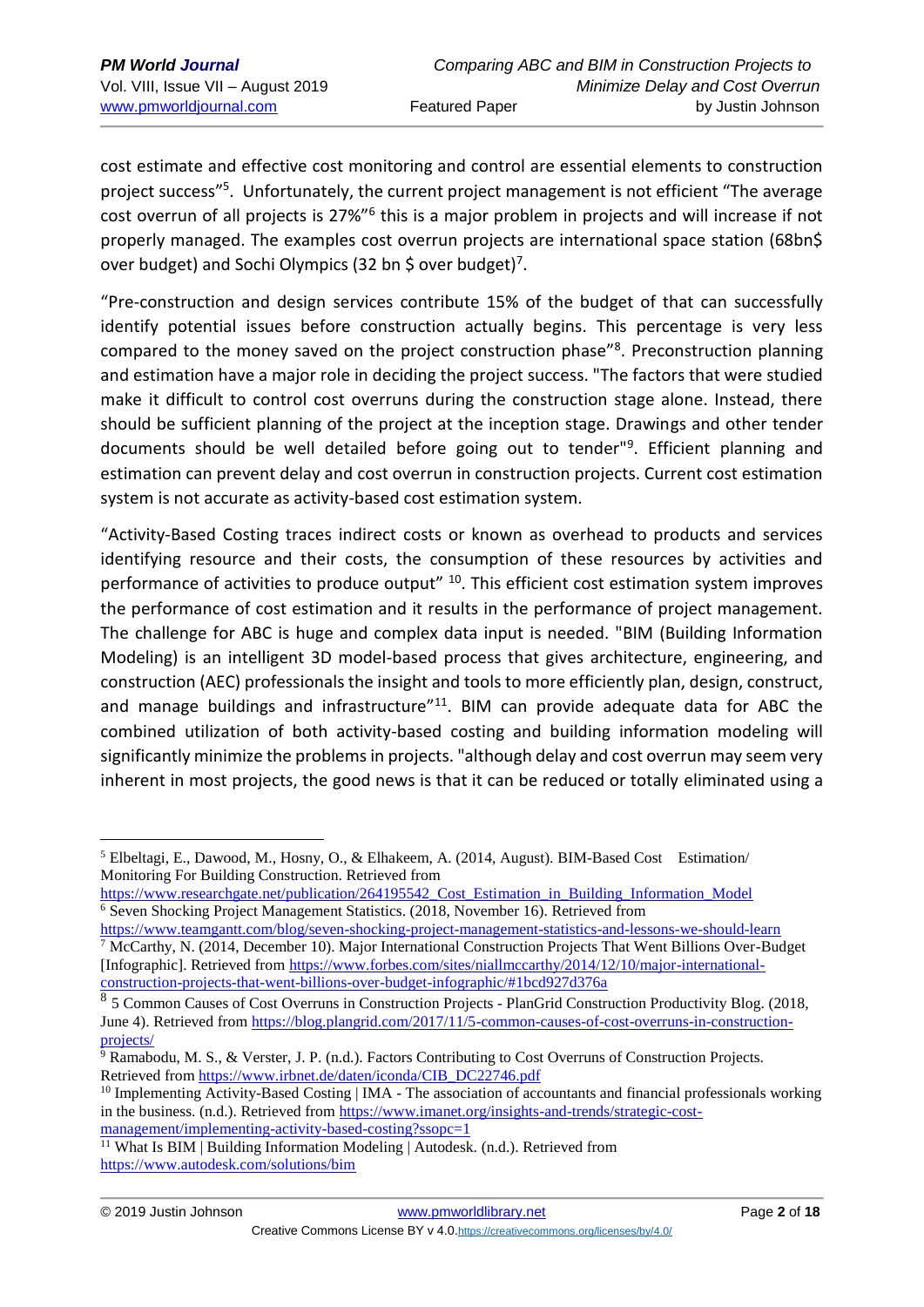1

proper project performance monitoring and control system that will integrate all the key activities of each phase of the project"<sup>12</sup>.

The primary causes of delay and cost overrun in the project are analyzed through the fishbone diagram. The primary category can be divided into 4 namely project category, human category, environment category, and management category.



FIG:01 FISHBONE DIAGRAM <sup>13</sup>

By analyzing the fishbone diagram, it is clear that Implementing Activity-Based costing using Building Information modeling can eliminate most of the problems. By the end of the paper, we would able to understand the advantages of using Activity Based Costing and Building Information Modeling Together.

<sup>&</sup>lt;sup>12</sup> Buys, F. (2015, September). FIVE CAUSES OF PROJECT DELAY AND COST OVERRUN, AND THEIR MITIGATION MEASURES. Retrieved from [https://www.linkedin.com/pulse/five-causes-project-delay-cost](file:///C:/2018%20Course%20Offerings/SKEMA/Lille%203/Lille%203-%202nd%20Drafts/se/five-causes-project-delay-cost-overrun-mitigation-measures-buys)[overrun-mitigation-measures-buys/](file:///C:/2018%20Course%20Offerings/SKEMA/Lille%203/Lille%203-%202nd%20Drafts/se/five-causes-project-delay-cost-overrun-mitigation-measures-buys) <sup>13</sup> FISHBONE DIAGRAM (BY AUTHOR)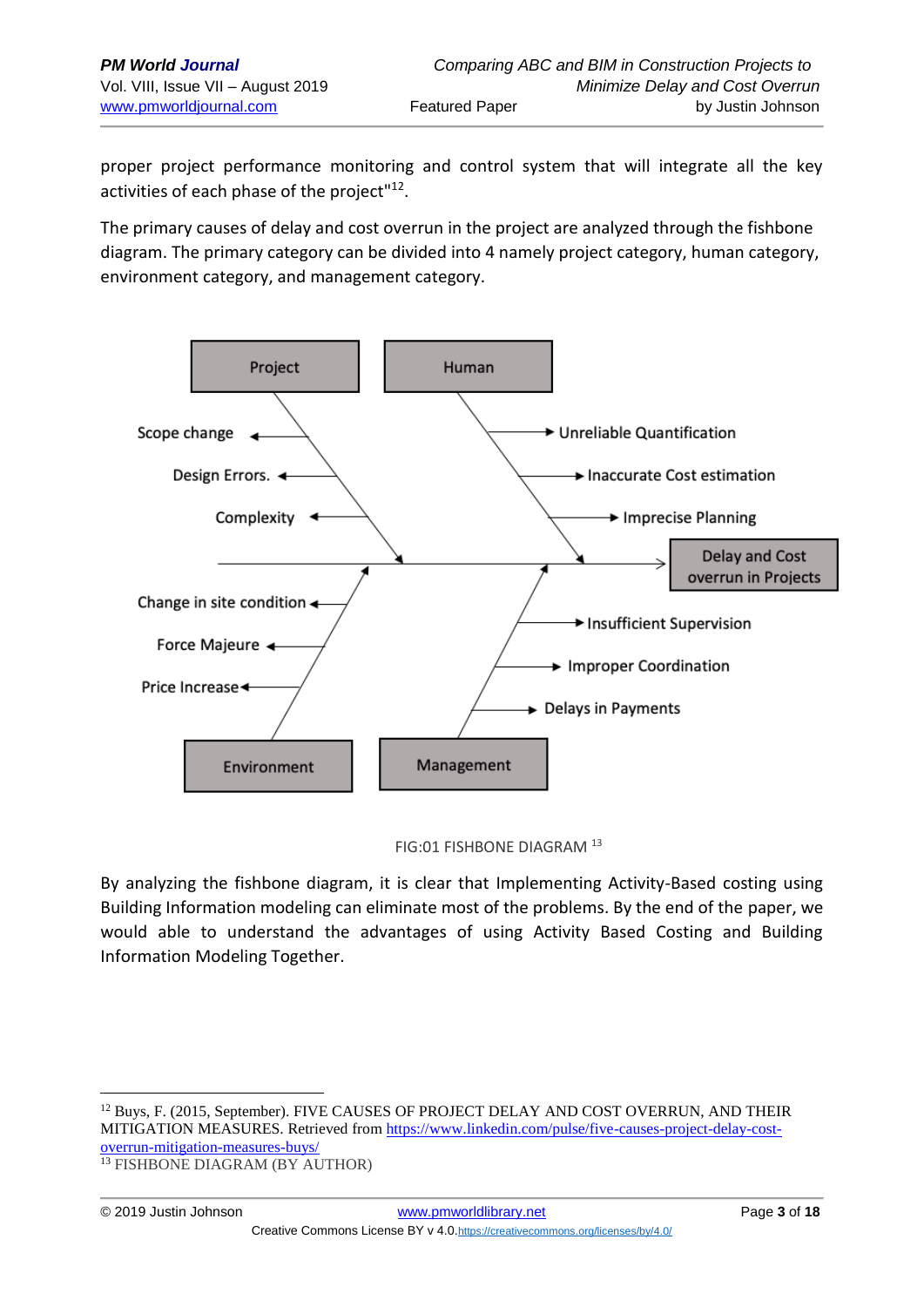### **METHODOLOGY**

#### **Step 1 – Summarize**

"Construction delays are more likely to happen in almost all projects due to the miscommunication between contractors, subcontractors, property owners or any other reasons. In many cases, construction projects are delayed because of the inaccurate estimate of time and project cost that was initially presented to the clients or project owners<sup>"14</sup>. Miscommunication and inaccurate estimation are the major reasons for delay and cost overrun in projects. Thereby understanding the different options to minimize or eliminate this problem. So, what are those alternatives that can be implemented to avoid delay and cost overrun in projects?

#### **Step 2 -Feasible alternatives**

Below is the feasible alternative solution to be implemented to minimize the delay and cost overrun in construction projects.

### **1. Traditional Costing**

"Traditional costing systems can be inaccurate because it has a tendency to assign indirect costs based on something easy to identify such as direct labor hours. Actually, there is no actual relationship between the cost pool and the cost driver. This can make indirect costs allocation inaccurate" <sup>15</sup>. Cost estimation has an important role in projects for taking major decisions. Unrealistic cost estimation leads to cost overrun in projects.

## **2. Traditional CAD**

Computer Aided Designing was a breakthrough in the field of construction. CAD helped to reduce the time and effort to make accurate drawings even though CAD have some drawbacks like if a change in drawing in the section we need to manually change it into every other connected drawing. "In CAD each line is independent and need to adjust manually that means each sheet is separate. The database is not interconnected and for maintaining and update extra work is required"<sup>16</sup>.

[In\\_Construction\\_Projects\\_Case\\_Study\\_of\\_Australia\\_Malaysia\\_Ghana](https://www.researchgate.net/publication/305770518_An_Exploration_of_Causes_for_Delay_and_Cost_Overruns_In_Construction_Projects_Case_Study_of_Australia_Malaysia_Ghana)

<sup>14</sup> Nor Razinah Mohd Zain. (2018, October 5). (PDF) An Exploration of Causes for Delay and Cost Overruns In Construction Projects: Case Study of Australia, Malaysia & Ghana. Retrieved from [https://www.researchgate.net/publication/305770518\\_An\\_Exploration\\_of\\_Causes\\_for\\_Delay\\_and\\_Cost\\_Overruns\\_](https://www.researchgate.net/publication/305770518_An_Exploration_of_Causes_for_Delay_and_Cost_Overruns_In_Construction_Projects_Case_Study_of_Australia_Malaysia_Ghana)

<sup>15</sup> Kumar, N., & Mahto, D. (n.d.). A Comparative Analysis and Implementation of Activity Based Costing (ABC) and Traditional Cost Accounting (TCA) Methods in an Automobile Parts Manufacturing Company: A Case Study. Retrieved from [https://globaljournals.org/GJMBR\\_Volume13/3-A-Comparative-Analysis.pdf](https://globaljournals.org/GJMBR_Volume13/3-A-Comparative-Analysis.pdf) <sup>16</sup> Jurgens, C. (18, October 23). BIM vs. CAD... What's the difference? Retrieved from

<https://home.akitabox.com/blog/bim-vs-cad-what-is-the-difference>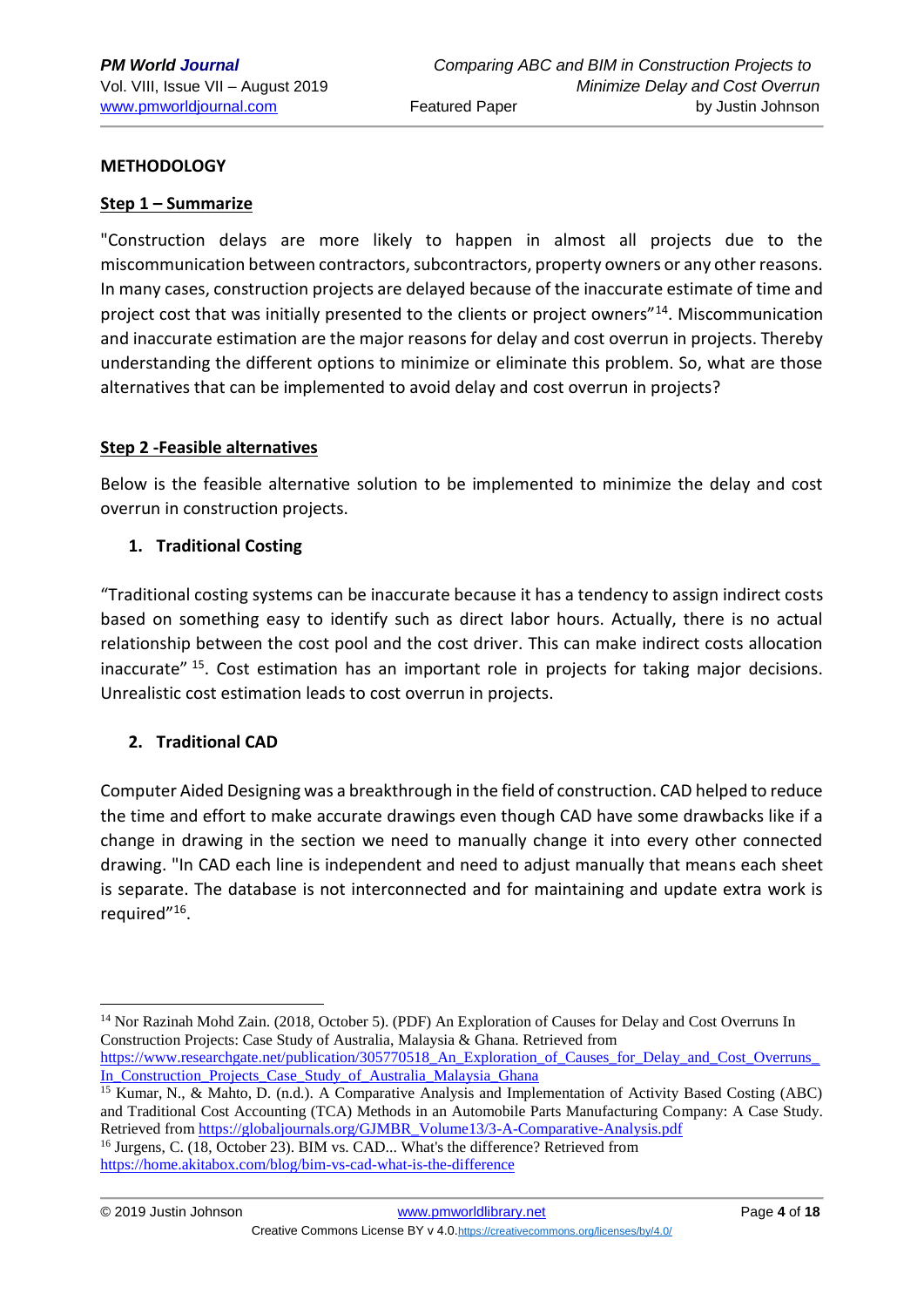## **3. Building Information Modelling**

"Building Information Modeling (BIM) technology allows you to digitally create very precise virtual building models. These models facilitate design and improve analysis and control over manual procedures. Once completed, these digital mockups contain precise geometric information and data needed for construction, manufacturing, and supply $17$ . BIM is a computeraided designing software allow architects, engineers, designers, and other departments can work together and virtually stimulate the model of target project. This stimulation helps to improve communication between different stakeholders. The change orders can be automatically ripples to all connected models. "BIM is software for modeling and information input but also incorporates project management tools and processes. BIM can, therefore, be used in construction projects by project professionals, for example, to improve stakeholder collaboration"<sup>18</sup>. BIM also helps the project management team to get a better understanding of the project and improve planning to avoid delays.

### **4. Activity-based costing**

<u>.</u>

Activity Based costing is most accurate and suitable for projects. In ABC indirect cost is allocated according to the resource utilized by specific activity. By this method, we can precisely calculate how resources are used and make decisions to maximize efficiency and resource allocation. "A method that can measure the cost and performance of activities, cost objects, and resources. Resources are assigned to activities, then activities are assigned to cost objects based on their use. Activity-based costing recognizes the causal relationships of cost drivers to activities"<sup>19</sup>." Activity Based Costing discloses the links between execution particular activities and the demands those activities make on the organization's reserves, so it can give managers a clear image of how parts, customers, brands, facilities, regions, or distribution channels both generate revenues and consume resources. The profitability picture that emerges from the Activity Based Costing study helps managers focus their consideration and energy on refining activities"<sup>20</sup>. The major drawback of ABC is it is complex and needs accurate quantifications. The errors in quantification will drastically decrease the accuracy of Activity Based Costing.

<sup>&</sup>lt;sup>17</sup> Qu'est ce que le BIM? (2018, August 28). Retrieved from<https://www.tekla.com/fr/a-propos/quest-ce-que-le-bim> <sup>18</sup> Bryde, D., & Marc volm, J. (2013, June 31). the project benefits of building information modeling (bim). Retrieved from<https://www.apm.org.uk/media/7571/building-information-modelling.pdf>

<sup>&</sup>lt;sup>19</sup> Wideman Comparative Glossary of Project Management Terms v5.5. (n.d.). Retrieved from [http://www.maxwideman.com/pmglossary/PMG\\_A02.htm#Activity%20Based%20Costing](http://www.maxwideman.com/pmglossary/PMG_A02.htm#Activity%20Based%20Costing)

<sup>20</sup> Kumar, N., & Mahto, D. (n.d.). A Comparative Analysis and Implementation of Activity Based Costing (ABC) and Traditional Cost Accounting (TCA) Methods in an Automobile Parts Manufacturing Company: A Case Study. Retrieved from [https://globaljournals.org/GJMBR\\_Volume13/3-A-Comparative-Analysis.pdf](https://globaljournals.org/GJMBR_Volume13/3-A-Comparative-Analysis.pdf)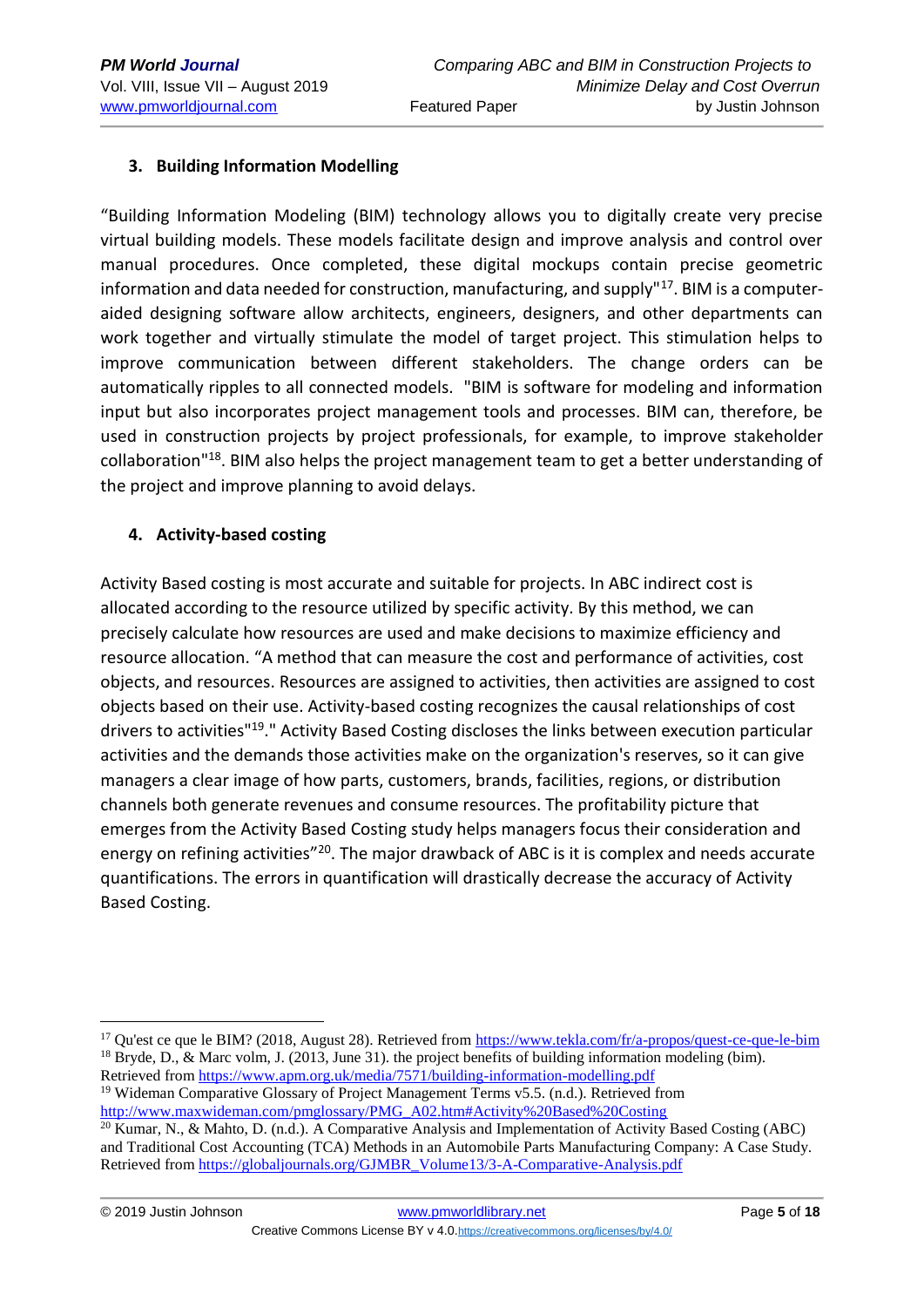## **5. Activity-based costing with BIM**

This is the method of utilizing BIM for getting accurate resource requirement and based on this data cost is estimated using Activity Based Costing. "The main aspects of BIM including clash detection, constructability, analysis, time and cost estimation (4D and 5D), integration, quantity take-off, element-based models, collaboration and team building, and communication on construction projects"<sup>21</sup>. Building Information Modelling is very effective in communicating different stakeholders, so we can rectify design errors in initial stages. "Using building information model drawing and quantifications can be generated directly from the underlying model. So, the info is always reliable with the design. When an alteration is made in design is continuously automatically waves to all connected documents and schedules that can be used by estimator<sup>"22</sup>. Every change order implemented into BIM section automatically modify all other sections. Resource requirement also changes according to change order is transferred to cost estimation software, so cost estimation will be always updated. Realistic cost estimation helps project management team to take effective decisions and eliminate cost overruns and delay in projects.

### **Step 3 - Development of Attributes**

To assess the different alternatives, we need some attributes that will enable to rank the best solution to least. The attributes are selected as per the influence of factors that can cause delay and cost overrun on projects.

## **1 Coordination**

Coordination between different stakeholders in the aspect of data sharing is a significant factor in the success of projects. "Coordination can be seen as a process of managing resources in an organized manner so that a higher degree of operational efficiency can be achieved for a given project."<sup>23</sup>

## **2 Version Control**

In the construction site, it is very important that the current version of documents is used. The capability of the alternative solution to handle this problem is analyzed by this

[https://www.researchgate.net/publication/286541567\\_Building\\_Information\\_Modeling\\_in\\_Project\\_Management\\_N](https://www.researchgate.net/publication/286541567_Building_Information_Modeling_in_Project_Management_Necessities_Challenges_and_Outcomes) [ecessities\\_Challenges\\_and\\_Outcomes](https://www.researchgate.net/publication/286541567_Building_Information_Modeling_in_Project_Management_Necessities_Challenges_and_Outcomes)

<sup>&</sup>lt;u>.</u> <sup>21</sup> Rokooei, S. (2015, December). Building Information Modeling in Project Management: Necessities, Challenges, and Outcomes. Retrieved from

<sup>22</sup> Autodesk. (n.d.). BIM and Cost Estimating. Retrieved from

[http://images.autodesk.com/apac\\_grtrchina\\_main/files/aec\\_customer\\_story\\_en\\_v9.pdf](http://images.autodesk.com/apac_grtrchina_main/files/aec_customer_story_en_v9.pdf)

<sup>23</sup> Hossain, L. (2009, January). (PDF) Communications and coordination in construction projects. Retrieved from [https://www.researchgate.net/publication/46529107\\_Communications\\_and\\_coordination\\_in\\_construction\\_projects](https://www.researchgate.net/publication/46529107_Communications_and_coordination_in_construction_projects)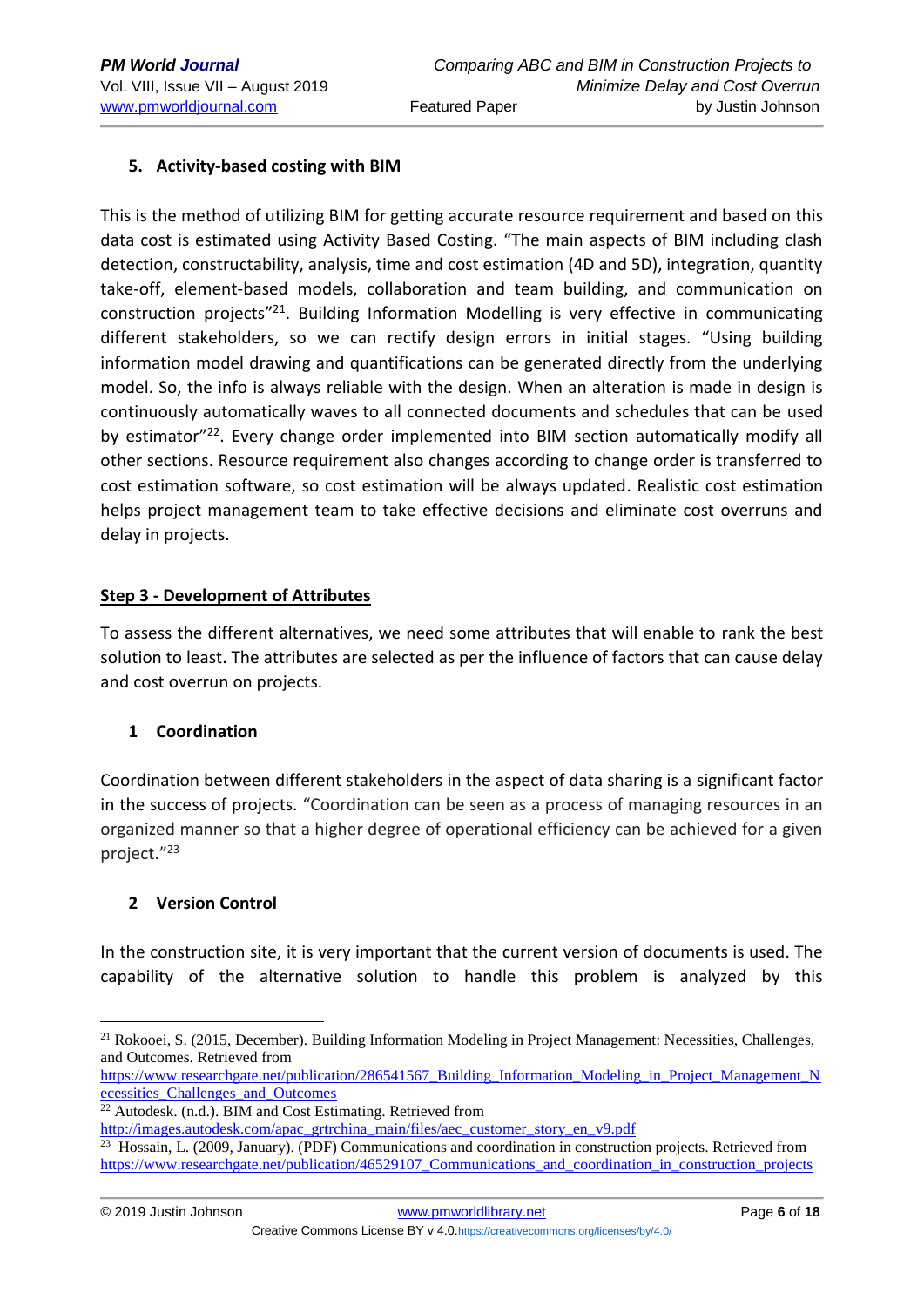attribute. "Version control is important when documents are being created, and for any records that undergo a lot of revision and redrafting. It helps us to track changes and identify when key decisions were made along the way"<sup>24</sup>.

### **3 Accuracy**

This attribute regards the quality of the alternative method to generate output close to original estimate to eliminate the delay and cost overrun in projects. Accuracy leads to the elimination of difference between planned and actual situation. In fact, this is an important attribute to consider how realistic is the alternative solution. "Inaccurate cost estimation is detrimental for construction projects. Both overestimation and underestimation have negative consequences"<sup>25</sup> .

### **4 Change Acceptance**

The change orders are one of the major reasons for project delays and cost overruns in the project. The alternative solution should have the ability to accept the change orders. "When owner or contractor realizes that a design isn't working or want to introduce new supplies after early model and budget have been finished a change order occurs. Additional requirements will result in a higher cost than the original project budget. The extra time, manpower required to complete the new initiative also classified as a cost overrun"<sup>26</sup>.

#### **5 Precision**

This attribute considers how precise is the output of the alternative solution. "precision is defined as the measure of exactness"<sup>27</sup>. For a precise output accurate and reliable data is essential.

#### **6 Complexity Management**

This attribute considers the complexity management of the alternative solution, the complexity level of the solution is important for Applying in small projects. "The complexity of the project could also be a contributing factor to delay and cost overrun. Complexity could be defined in terms of the size of the project, most mega-projects tend to have relatively long implementation

 $25$  Bipat, C. (2018, July 11). Why Accuracy Is Important in Construction Cost Estimation. Retrieved from <https://www.ny-engineers.com/blog/construction-cost-estimation>

<sup>&</sup>lt;sup>24</sup> The University of Nottingham. – 404. (n.d.). Retrieved from [https://www.nottingham.ac.uk/governance/records](https://www.nottingham.ac.uk/governance/records-and-information-management/documents/guidance-documents)[and-information-management/documents/guidance-documents](https://www.nottingham.ac.uk/governance/records-and-information-management/documents/guidance-documents)

<sup>&</sup>lt;sup>26</sup> 5 Common Causes of Cost Overruns in Construction Projects - PlanGrid Construction Productivity Blog. (2018, June 4). Retrieved from [https://blog.plangrid.com/2017/11/5-common-causes-of-cost-overruns-in-construction](https://blog.plangrid.com/2017/11/5-common-causes-of-cost-overruns-in-construction-projects/)[projects/](https://blog.plangrid.com/2017/11/5-common-causes-of-cost-overruns-in-construction-projects/)

 $27$  Precision. (2017, December 19). Retrieved from [https://project-management](https://project-management-knowledge.com/definitions/p/precision/)[knowledge.com/definitions/p/precision/](https://project-management-knowledge.com/definitions/p/precision/)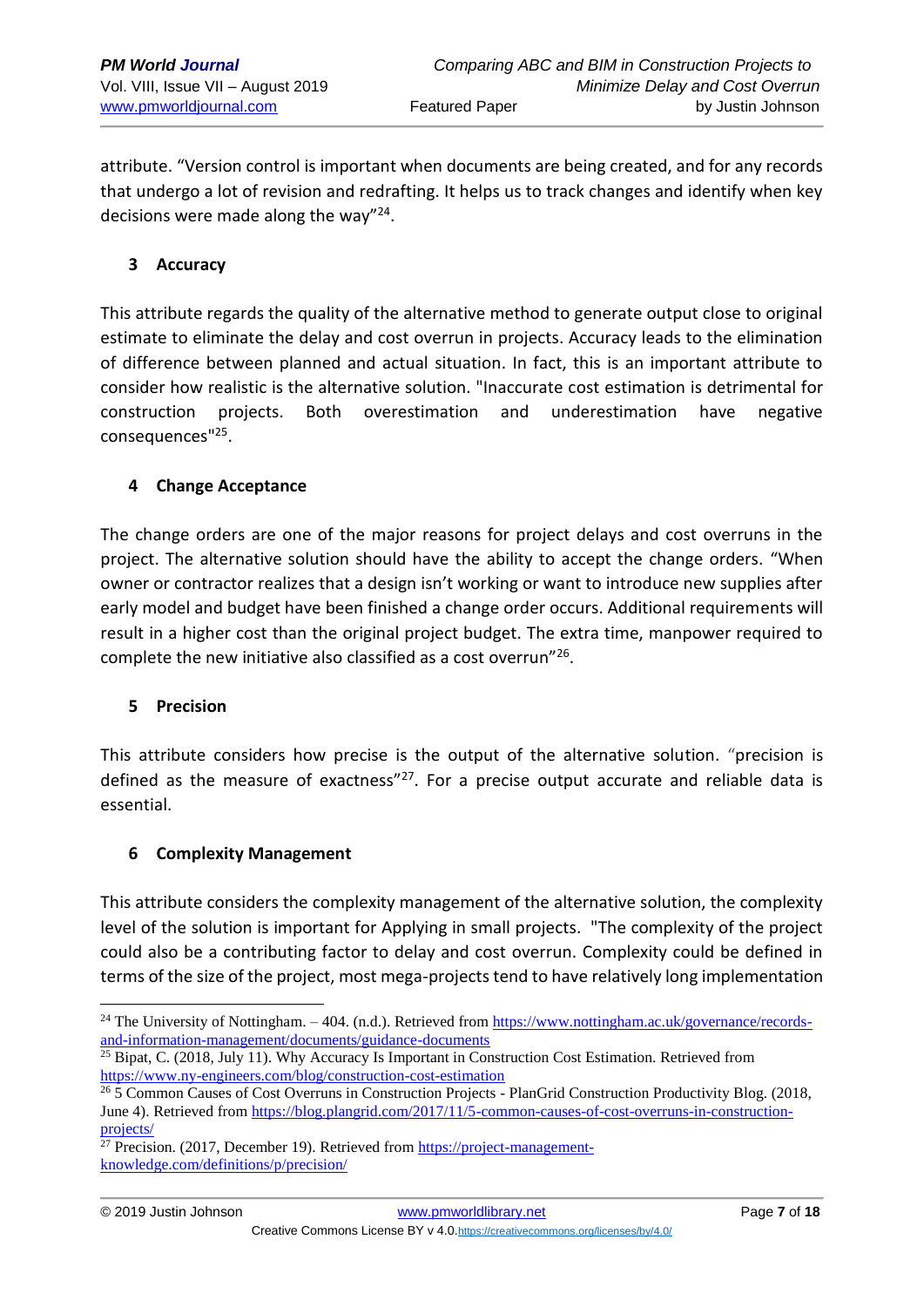period when compared to small project<sup>"28</sup>. The alternative solution should have the ability to handle the complexity of the project.

## **7 Reliability**

This attribute regards to the reliability of the output of alternative solution. For producing good output for cost estimation reliable quantification is required. Estimation based on unreliable data is a risk to decision making in projects. Reliability is "Consistency and validity of test results determined through statistical methods after repeated trials"<sup>29</sup>.

## **8 Errors Handling**

Error handling attribute considers the capacity of the alternate solution to react with errors in cost estimation. "One major factor that has been identified as reasons for cost overrun in most projects is design errors<sup>"30</sup>. The best alternative method has minimum errors in cost estimation leads to realistic cost estimation. The perfect error elimination ability is desired for the alternative solution.

## **9 Skill level required**

This attribute analyzes the skill level required for the user to handle different alternative solution. The alternative solution with computer-aided calculation support needed less skill than manual calculations.

## **10 Scalability**

This attribute considers the ability of the alternative solution to accommodate new options and increase the output. The alternate solution that has the capacity to work with future developing technologies. "Facility, plant, or unit whose size, performance, or the number of users can be increased on demand without a penalty in cost or functionality"<sup>31</sup>.

<sup>29</sup> What is reliability? definition and meaning. (n.d.). Retrieved from <http://www.businessdictionary.com/definition/reliability.html>

 $\frac{31}{31}$  What is scalable? definition and meaning. (n.d.). Retrieved from <http://www.businessdictionary.com/definition/scalable.html>

<sup>&</sup>lt;sup>28</sup> Buys, F. (2015, September). FIVE CAUSES OF PROJECT DELAY AND COST OVERRUN, AND THEIR MITIGATION MEASURES. Retrieved from [https://www.linkedin.com/pulse/five-causes-project-delay-cost](file:///C:/2018%20Course%20Offerings/SKEMA/Lille%203/Lille%203-%202nd%20Drafts/se/five-causes-project-delay-cost-overrun-mitigation-measures-buys)[overrun-mitigation-measures-buys/](file:///C:/2018%20Course%20Offerings/SKEMA/Lille%203/Lille%203-%202nd%20Drafts/se/five-causes-project-delay-cost-overrun-mitigation-measures-buys)

<sup>30</sup> Buys, F. (2015, September). FIVE CAUSES OF PROJECT DELAY AND COST OVERRUN, AND THEIR MITIGATION MEASURES. Retrieved from [https://www.linkedin.com/pulse/five-causes-project-delay-cost](file:///C:/2018%20Course%20Offerings/SKEMA/Lille%203/Lille%203-%202nd%20Drafts/se/five-causes-project-delay-cost-overrun-mitigation-measures-buys)[overrun-mitigation-measures-buys/](file:///C:/2018%20Course%20Offerings/SKEMA/Lille%203/Lille%203-%202nd%20Drafts/se/five-causes-project-delay-cost-overrun-mitigation-measures-buys)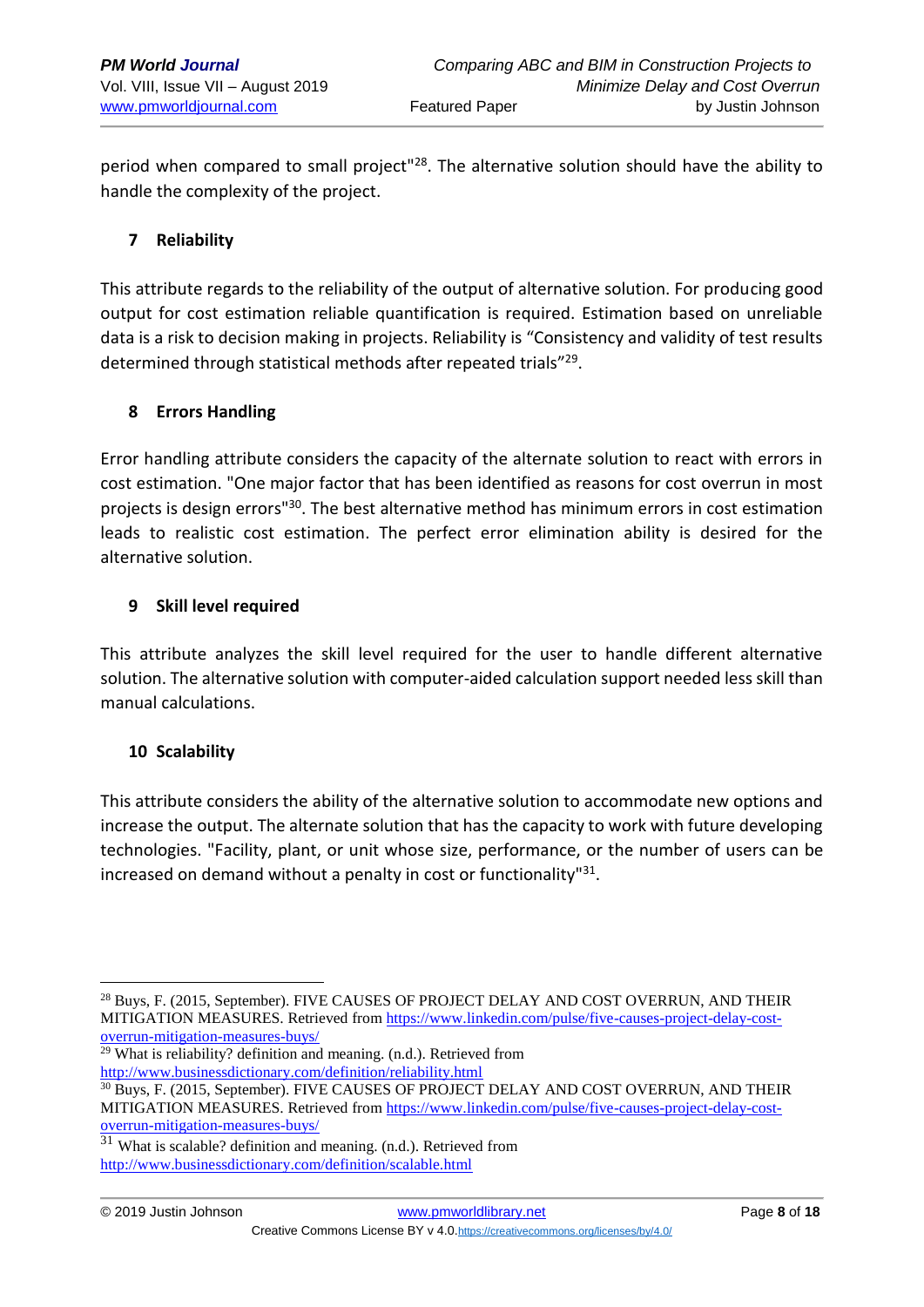## **11 Confidentiality**

It is important when the client is from defense or government projects. The alternative solution has enough document control to who can access the document. Documents are uncontrolled if it in hard copy and more secure if the document is in softcopy. The softcopy with access control is most desired. "Failure to properly secure and protect confidential business information can lead to the loss of business/clients"<sup>32</sup>.

### **12 Duration**

Duration is "Period required to complete an activity, job, or task"<sup>33</sup>.This attribute regards the time required for the alternative solution to make output in initial or after a change order. The alternative solution with minimum processing time is most desired.

### **13 Traceability**

This attribute analyzes the ability of the alternative solution to trace back the previous revisions and review the changes according to the time. This important in construction documents with many revisions. By this feature, the user can find what changes applied in each revision and who approved the modifications. "Ability to trace the application, location, and/or history of an activity or item by means of recorded data"<sup>34</sup>.

## **14 Reusability**

This attribute considers the capacity of the alternative solution to using in future projects. Customizing the already designed solution to similar projects rather than reinventing the wheel.

## **Step 4 – Selection Criteria**

1

In this paper, we are now going to use a **multi-attribute decision-making model** based on a qualitative analysis to compare the attributes to the alternative's solution<sup>35</sup>. Here the alternative solution is ranked on 5 stages namely very high, high, neutral, low and very low. Each color

<sup>33</sup> What is duration? definition and meaning. (n.d.). Retrieved from <http://www.businessdictionary.com/definition/duration.html>

<sup>&</sup>lt;sup>32</sup> The Importance of Confidentiality in the Workplace. (2017, October 18). Retrieved from <https://www.halpernadvisors.com/why-is-confidentiality-important/>

<sup>34</sup> What is traceability? definition and meaning. (n.d.). Retrieved from <http://www.businessdictionary.com/definition/traceability.html>

<sup>35</sup> Sullivan, Wickes & Kroelling (2014) [Engineering Economics](http://www.amazon.com/Engineering-Economy-Edition-William-Sullivan/dp/0132554909) 15th EditionThen the second step is to calculate the relative weighting of each attribute. Retrieved from: [http://www.planningplanet.com/guild/gpccar/managing](http://www.planningplanet.com/guild/gpccar/managing-change-the-owners-perspective)[change-the-owners-perspective](http://www.planningplanet.com/guild/gpccar/managing-change-the-owners-perspective)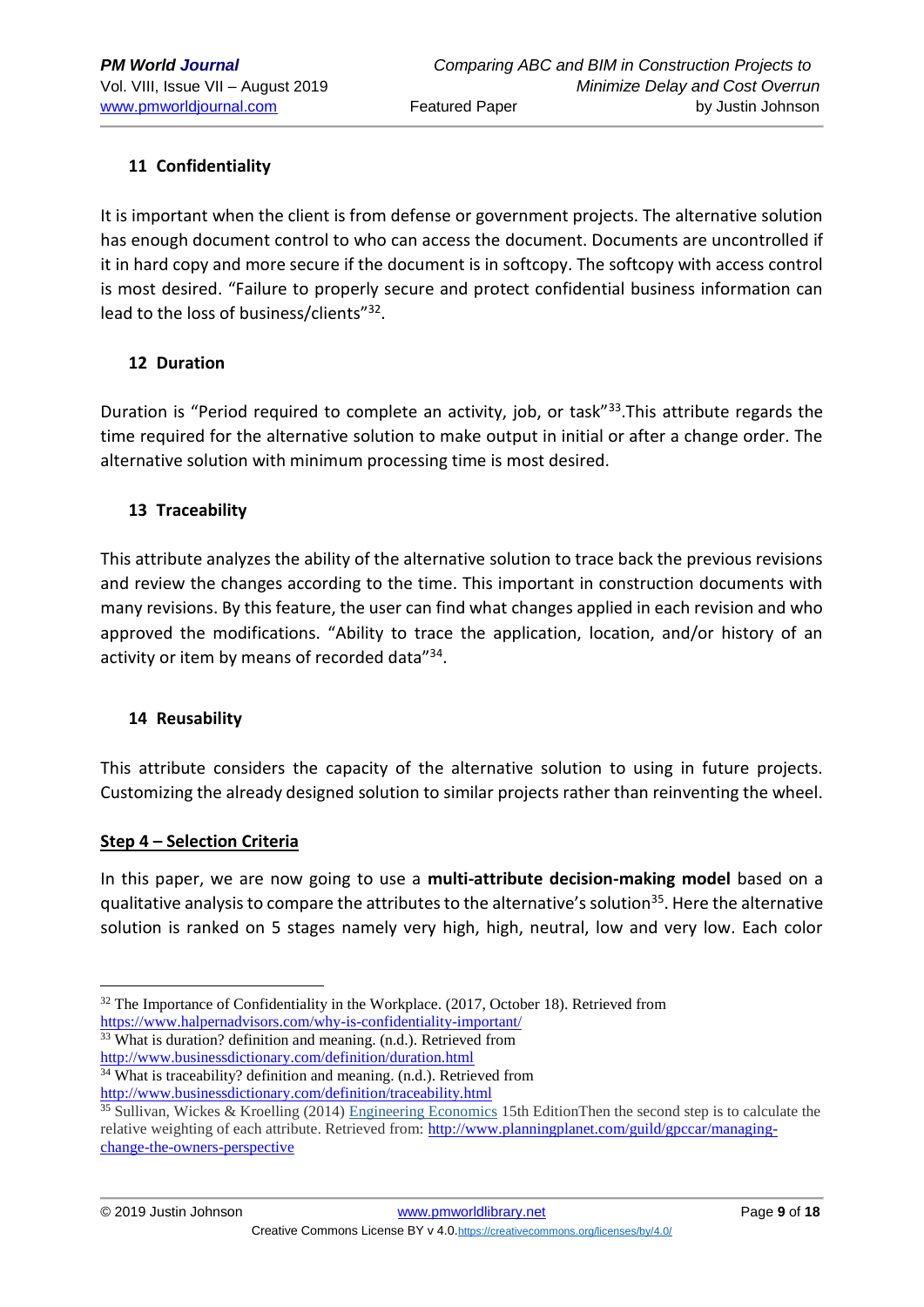indicates each stage varies from green for very high, light green for high, yellow for neutral, orange for low and red for very low.

| Alternative solutions /<br><b>Attributes</b> | <b>Traditional</b><br>costing | <b>Traditional</b><br><b>CAD</b> | <b>Building</b><br>information<br>modeling | <b>Activity Based</b><br>Costing | <b>ABC with BIM</b> |  |
|----------------------------------------------|-------------------------------|----------------------------------|--------------------------------------------|----------------------------------|---------------------|--|
| coordination                                 | low                           | low                              | high                                       | neutral                          | Very high           |  |
| <b>Version control</b>                       | very low                      | low                              | high                                       | neutral                          | very high           |  |
| <b>Accuracy</b>                              | <b>Very low</b>               | neutral                          | high                                       | high                             | Very high           |  |
| change acceptance                            | <b>Very low</b>               | low                              | high                                       | neutral                          | Very high           |  |
| <b>Precision</b>                             | Low                           | high                             | very high                                  | high                             | very high           |  |
| complexity management                        | <b>Very low</b>               | low                              | high                                       | high                             | Very high           |  |
| <b>Reliability</b>                           | low                           | high                             | very high                                  | high                             | very high           |  |
| <b>Errors handling</b>                       | very low                      | low                              | neutral                                    | neutral                          | Very high           |  |
| <b>Skill level Required</b>                  | low                           | neutral                          | high                                       | low                              | high                |  |
| scalability                                  | low                           | high                             | very high                                  | neutral                          | very high           |  |
| confidentiality                              | low                           | very low                         | high                                       | neutral                          | high                |  |
| <b>Duration</b>                              | low                           | low                              | high                                       | very low                         | very high           |  |
| <b>Traceability</b>                          | very low                      | low                              | high                                       | high                             | very high           |  |
| <b>Reuseability</b>                          | very low                      | low                              | high                                       | low                              | high                |  |

Table 1- Multi Attribute Decision Matrix<sup>36</sup>

To quantitatively analyze the alternative solution represented in the table we need to convert the table into scorings.

Table 2- Quantitative representation of attributes $37$ :

| <b>Alternative</b><br>solutions /<br><b>Attributes</b> | Coordination | <b>Version</b><br>control | <b>Accurcy</b> | Change<br>acceptance | Precision | Complexity<br>Management | <b>Reliability</b> | <b>Errors</b><br>handling |      |      | Skill level Scalability confidentality   Duration   Traceability   Reuseability |              |      |              |
|--------------------------------------------------------|--------------|---------------------------|----------------|----------------------|-----------|--------------------------|--------------------|---------------------------|------|------|---------------------------------------------------------------------------------|--------------|------|--------------|
| very high                                              |              |                           |                |                      |           |                          |                    |                           |      |      |                                                                                 |              |      |              |
| high                                                   | 0.75         | 0.75                      | 0.75           | 0.75                 | 0.75      | 0.75                     | 0.75               | 0.75                      | 0.75 | 0.75 | 0.75                                                                            | 0.75         | 0.75 | 0.75         |
| neutal                                                 | 0.50         | 0.50                      | 0.50           | 0.50                 | 0.50      | 0.50                     | 0.50               | 0.50                      | 0.50 | 0.50 | 0.50                                                                            | 0.50         | 0.50 | 0.50         |
| low                                                    | 0.25         | 0.25                      | 0.25           | 0.25                 | 0.25      | 0.25                     | 0.25               | 0.25                      | 0.25 | 0.25 | 0.25                                                                            | 0.25         | 0.25 | 0.25         |
| very low                                               | 0            | 0                         | 0              |                      | O         |                          | 0                  | 0                         | 0    | 0    |                                                                                 | $\mathbf{0}$ | 0    | $\mathbf{0}$ |

Now we can use the above table 2 to weight the attributes in table 1.

<u>.</u>

<sup>&</sup>lt;sup>36</sup> Multi Attribute Decision Matrix (BY AUTHOR)

<sup>&</sup>lt;sup>37</sup> By Author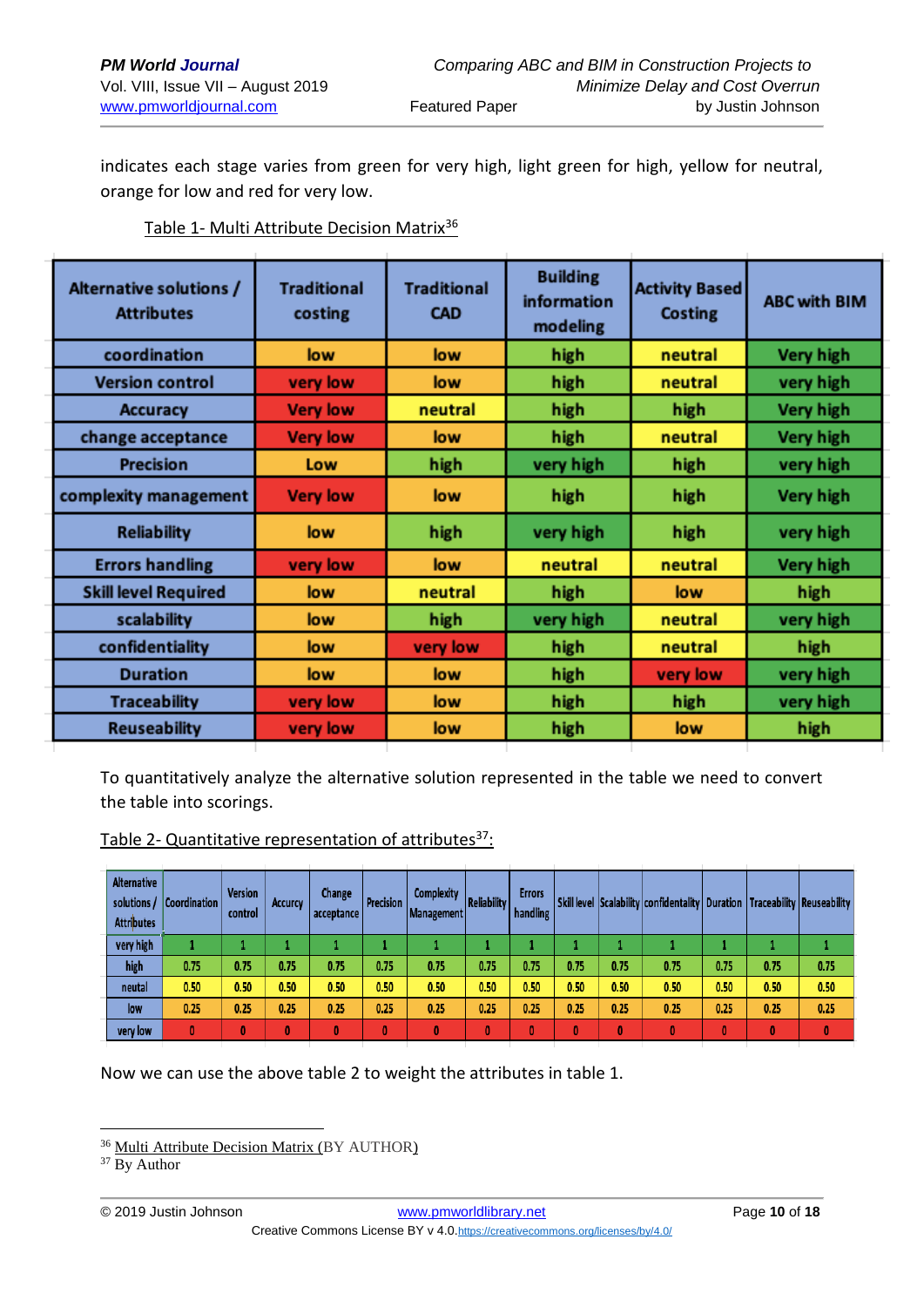#### **FINDINGS**

#### **Step 5 – Analysis and Selection of Best Alternative Solutions**

#### Table 3- Relative Weighting<sup>38</sup>

| Alternative solutions /<br><b>Attributes</b> | <b>Traditional</b><br>costing | <b>Traditional</b><br><b>CAD</b> | <b>Building</b><br>information<br>modeling | <b>Activity Based</b><br><b>Costing</b> | <b>ABC with BIM</b> |  |
|----------------------------------------------|-------------------------------|----------------------------------|--------------------------------------------|-----------------------------------------|---------------------|--|
| coordination                                 | 0.25                          | 0.25                             | 0.75                                       | 0.50                                    | 1                   |  |
| <b>Version control</b>                       | $\bf{0}$                      | 0.25                             | 0.75                                       | 0.50                                    | 1                   |  |
| <b>Accuracy</b>                              | o                             | 0.50                             | 0.75                                       | 0.75                                    | 1                   |  |
| change acceptance                            | o                             | 0.25                             | 0.75                                       | 0.50                                    | 1                   |  |
| <b>Precision</b>                             | 0.25                          | 0.75                             | 1                                          | 0.75                                    | 1                   |  |
| complexity management                        | 0                             | 0.25                             | 0.75                                       | 0.75                                    | 1                   |  |
| <b>Reliability</b>                           | 0.25                          | 0.75                             | 1                                          | 0.75                                    | 1                   |  |
| <b>Errors handling</b>                       | $\mathbf{0}$                  | 0.25                             | 0.50                                       | 0.50                                    | $\mathbf{1}$        |  |
| <b>Skill level Required</b>                  | 0.25                          | 0.50                             | 0.75                                       | 0.25                                    | 0.75                |  |
| scalability                                  | 0.25                          | 0.75                             | 1                                          | 0.50                                    | 1                   |  |
| confidentiality                              | 0.25                          | $\mathbf{0}$                     | 0.75                                       | 0.50                                    | 0.75                |  |
| <b>Duration</b>                              | 0.25                          | 0.25                             | 0.75                                       | $\mathbf{0}$                            | 1                   |  |
| <b>Traceability</b>                          | o                             | 0.25                             | 0.75                                       | 0.75                                    | 1                   |  |
| <b>Reuseability</b>                          | o                             | 0.25                             | 0.75                                       | 0.25                                    | 0.75                |  |
| <b>Total</b>                                 | 1.75                          | 5.25                             | 11                                         | 7.25                                    | 13.25               |  |

We will use "additive weighting technique"<sup>39</sup> by ranking each of attributes by their importance. The sum of each solution can be compared to the normalized weight of 1.50, which is the maximum. The attributes are ranked from most important to least in the following order. Coordination > Change acceptance > Complexity management > Error handling > Accuracy > Precision > Reliability > Confidentiality > Version control > Skill level required > Scalability > Duration > Reusability > Traceability.

<sup>&</sup>lt;sup>38</sup> By Author

<sup>&</sup>lt;sup>39</sup> Sullivan, Wickes& Kroelling (2014). Engineering Economics 15<sup>th</sup> Edition Then the second step is to calculate the relative weighting of each attribute. Retrieved from [http://www.planningplanet.com/guild/gpccar/managing-change](http://www.planningplanet.com/guild/gpccar/managing-change-the-owners-perspective)[the-owners-perspective](http://www.planningplanet.com/guild/gpccar/managing-change-the-owners-perspective)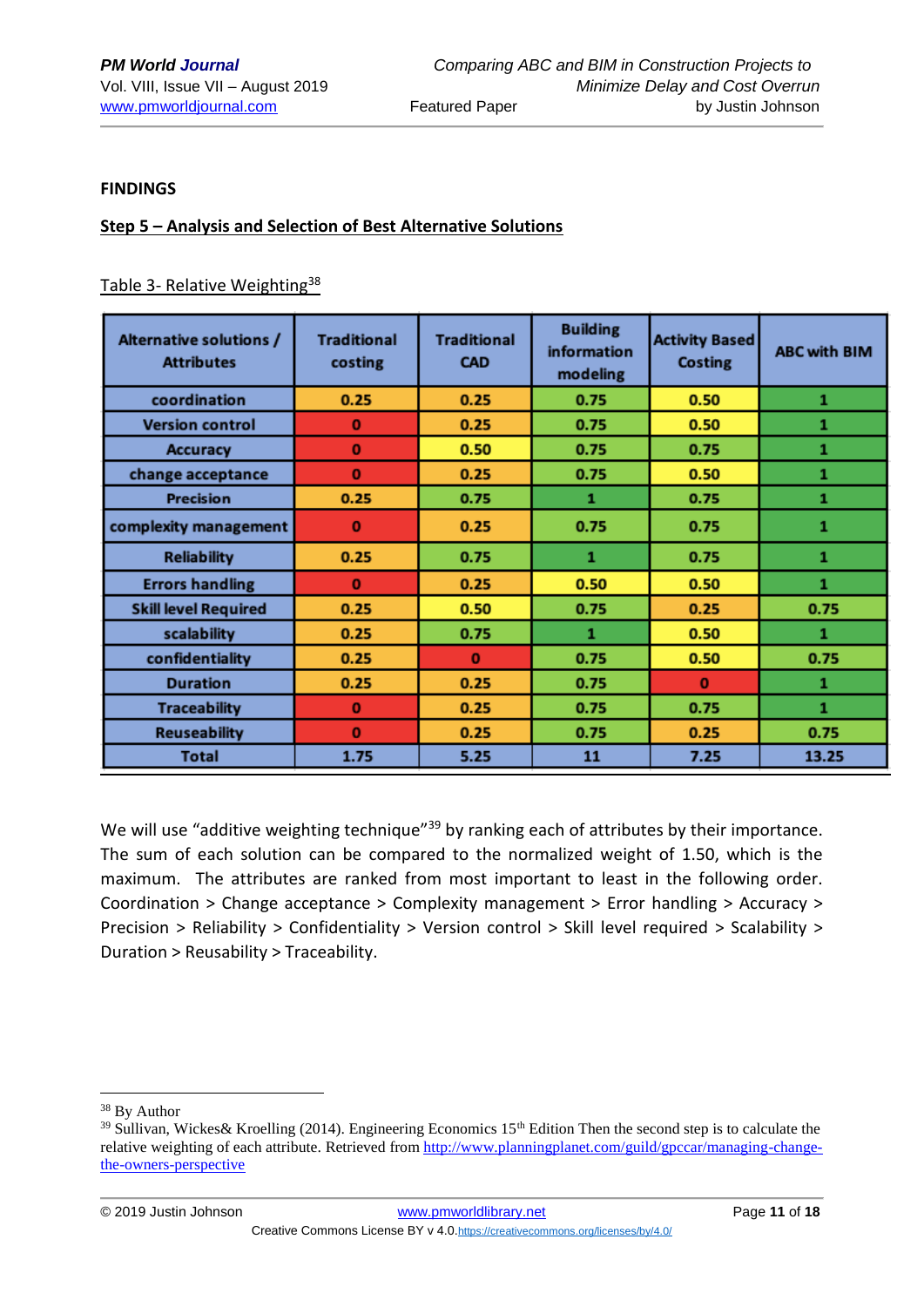| Alternative solutions /<br><b>Attributes</b> | <b>Relative Rank/</b><br>Weight | <b>Normalised</b><br>Weight | <b>Traditional</b><br><b>Traditional</b><br><b>CAD</b><br>costing |          | <b>Building</b><br>information<br>modeling |          | <b>Activity Based</b><br>Costing |       | <b>ABC with BIM</b> |          |              |       |
|----------------------------------------------|---------------------------------|-----------------------------|-------------------------------------------------------------------|----------|--------------------------------------------|----------|----------------------------------|-------|---------------------|----------|--------------|-------|
| coordination                                 | $\mathbf{1}$                    | 0.10                        | 0.25                                                              | 0.025    | 0.25                                       | 0.025    | 0.75                             | 0.075 | 0.50                | 0.05     | $\mathbf{1}$ | 0.10  |
| <b>Version control</b>                       | 9                               | 0.90                        | $\Omega$                                                          | $\bf{0}$ | 0.25                                       | 0.225    | 0.75                             | 0.675 | 0.50                | 0.45     | $\mathbf{1}$ | 0.90  |
| <b>Accuracy</b>                              | 5                               | 0.50                        | $\mathbf{0}$                                                      | $\bf{0}$ | 0.50                                       | 0.25     | 0.75                             | 0.375 | 0.75                | 0.375    | $\mathbf{1}$ | 0.50  |
| change acceptance                            | $\overline{2}$                  | 0.20                        | $\mathbf{0}$                                                      | $\bf{0}$ | 0.25                                       | 0.05     | 0.75                             | 0.15  | 0.50                | 0.10     | $\mathbf{1}$ | 0.20  |
| <b>Precision</b>                             | 6                               | 0.60                        | 0.25                                                              | 0.15     | 0.75                                       | 0.45     | $\mathbf{1}$                     | 0.60  | 0.75                | 0.45     | $\mathbf{1}$ | 0.60  |
| complexity management                        | 3                               | 0.30                        | $\Omega$                                                          | $\bf{0}$ | 0.25                                       | 0.075    | 0.75                             | 0.225 | 0.75                | 0.225    | $\mathbf{1}$ | 0.30  |
| <b>Reliability</b>                           | 7                               | 0.70                        | 0.25                                                              | 0.175    | 0.75                                       | 0.525    | $\mathbf{1}$                     | 0.70  | 0.75                | 0.525    | $\mathbf{1}$ | 0.70  |
| <b>Errors handling</b>                       | 4                               | 0.40                        | $\mathbf{0}$                                                      | $\bf{0}$ | 0.25                                       | 0.10     | 0.50                             | 0.20  | 0.50                | 0.20     | $\mathbf{1}$ | 0.40  |
| <b>Skill level Required</b>                  | 10                              | 1.00                        | 0.25                                                              | 0.25     | 0.50                                       | 0.50     | 0.75                             | 0.75  | 0.25                | 0.25     | 0.75         | 0.75  |
| scalability                                  | 11                              | 1.10                        | 0.25                                                              | 0.275    | 0.75                                       | 0.825    | $\mathbf{1}$                     | 1.10  | 0.50                | 0.55     | $\mathbf{1}$ | 1.10  |
| confidentiality                              | 8                               | 0.80                        | 0.25                                                              | 0.2      | $\bf{0}$                                   | $\bf{0}$ | 0.75                             | 0.60  | 0.50                | 0.40     | 0.75         | 0.60  |
| <b>Duration</b>                              | 12                              | 1.20                        | 0.25                                                              | 0.30     | 0.25                                       | 0.30     | 0.75                             | 0.90  | $\mathbf{0}$        | $\bf{0}$ | $\mathbf{1}$ | 1.20  |
| <b>Traceability</b>                          | 14                              | 1.40                        | $\bf{0}$                                                          | $\bf{0}$ | 0.25                                       | 0.35     | 0.75                             | 1.05  | 0.75                | 1.05     | $\mathbf{1}$ | 1.40  |
| <b>Reuseability</b>                          | 13                              | 1.30                        | $\bf{0}$                                                          | $\bf{0}$ | 0.25                                       | 0.325    | 0.75                             | 0.975 | 0.25                | 0.325    | 0.75         | 1.30  |
| <b>Total</b>                                 | 10.5                            | 10.50                       | <b>Total</b>                                                      | 1.375    | <b>Total</b>                               | 4        | <b>Total</b>                     | 8.375 | <b>Total</b>        | 4.95     | <b>Total</b> | 10.05 |

#### Table 4- Additive weighting technique<sup>40</sup>

### **Step 6 – Selecting and Re-Arranging the Best Alternative Solutions**

After ranking the attributes according to their importance for solving the problem of delay and cost overrun in projects by use of "additive weighting technique" , now we can clearly identify which alternative solution is most suitable to solve the problems. From table 4 it is clear that traditional costing is the least total of 1.375 out of 10.50 and a less fit choice. Traditional CAD and Activity-based costing have a similar total from different attributes. Traditional CAD has a total of 4 out of 10.5 and Activity-based costing has a total of 4.95 out of 10.5. comparing to the other alternatives this is less so Traditional CAD and Activity-based costing is not a suitable solution for the problem. BIM has a total of 8.375 out of 10.50 and a good solution but the combined ABC and BIM are almost perfect have a total of 10.05 out of 10.50 is the most suitable solution for the problem.

<sup>40</sup> By Author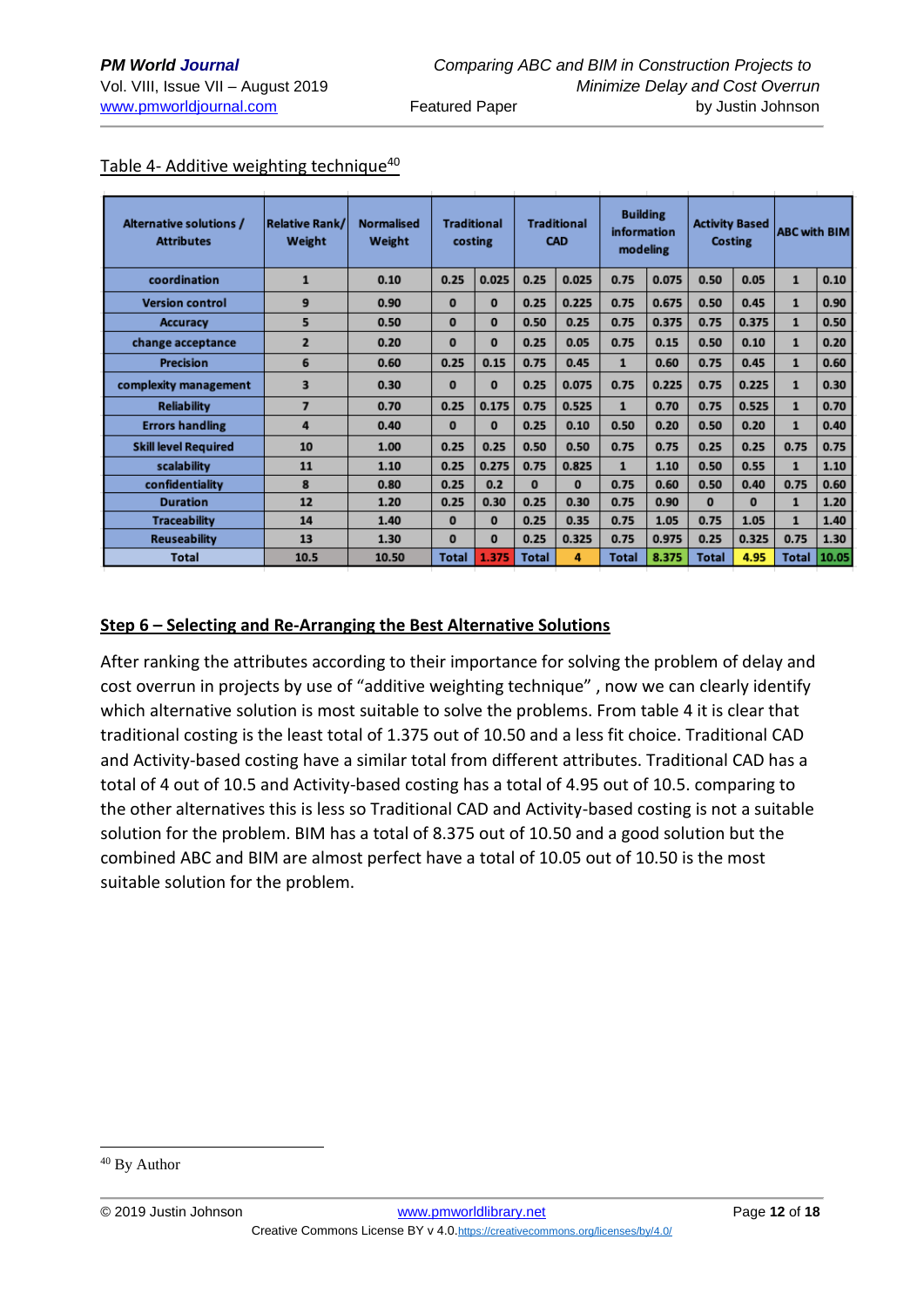## Chart 1- Rank of alternative solution<sup>41</sup>



Thus, the best alternative solution is ABC with BIM, followed by Building information modelling, Activity-based costing, Traditional CAD and Traditional costing.

The ABC with BIM alternative is a better choice by 95% (10.05/10.50\*100) suitable to solve the problems causing delay and cost overrun in projects.

## **Step 7 – Performance Monitoring and Post-Evaluation of Results**

The analysis is performed to find the best solution among the chosen alternatives, which confirms how we can eliminate delay and cost overrun in construction projects. Implementing ABC with BIM can help in formulating realistic cost estimation and improved coordination from different stakeholders that helps to eliminate problems in construction projects like delay and cost overrun. The ABC with BIM has the advantages of both Activity-based costing and Building information modelling. Thus, the best alternative solution is ABC with BIM followed by Building information modelling and Activity-based costing. These solutions must be managed by the project management team to overcome the delay and cost overrun in construction projects.

<sup>41</sup> By Author

<sup>© 2019</sup> Justin Johnson [www.pmworldlibrary.net](http://www.pmworldlibrary.net/) Page **13** of **18** Creative Commons License BY v 4.0.<https://creativecommons.org/licenses/by/4.0/>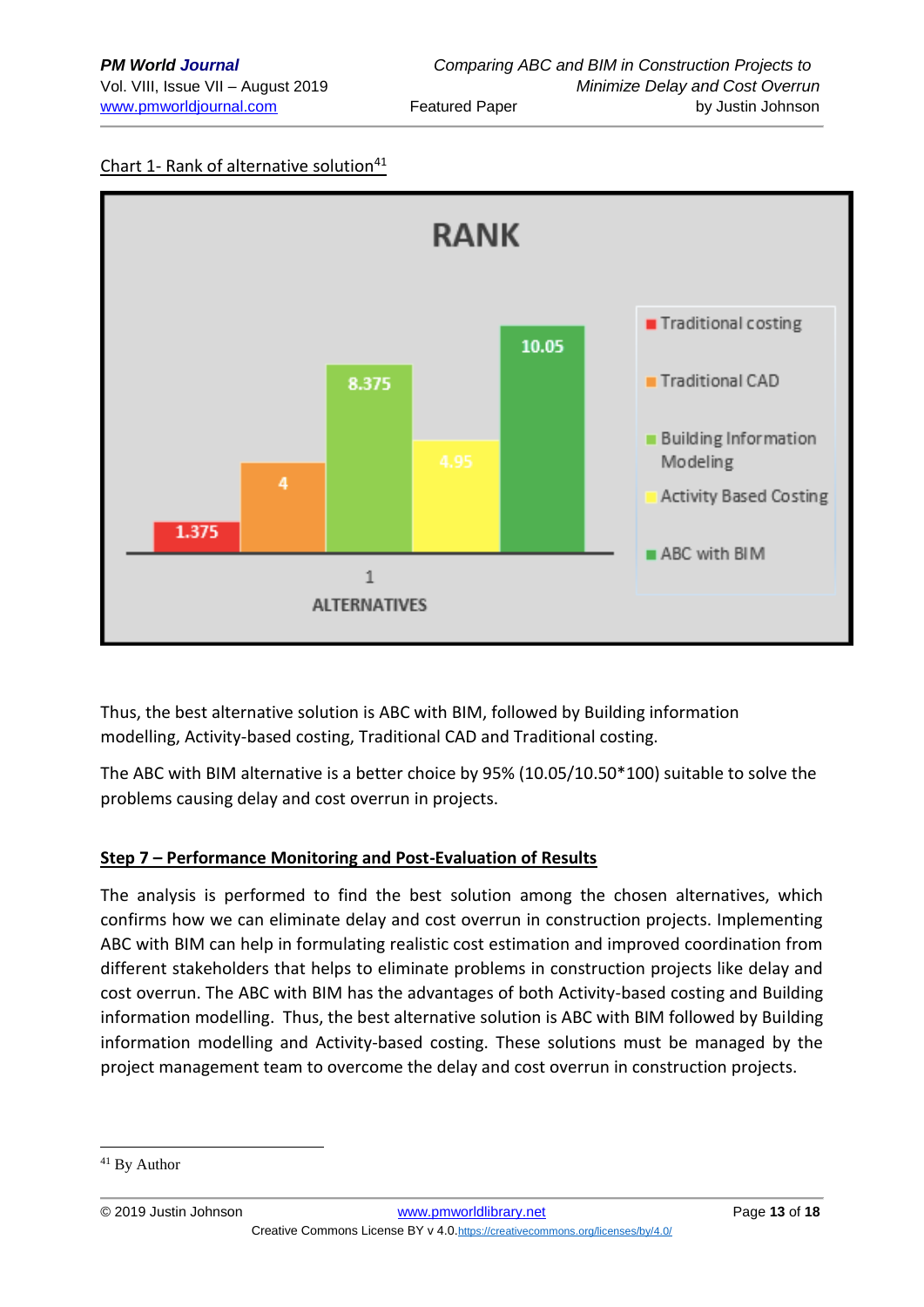### **CONCLUSIONS**

The goal of this paper is to answer the following question: What is the solution to the problems in construction projects that cause delay and cost overrun? And what are the best alternative solution to be implemented to eliminate delay and cost overrun in construction projects?

Through this paper, we have highlighted the different alternatives to solve the delay and cost overrun in construction projects as being: Traditional costing, Traditional CAD, Building Information Modelling, Activity Based Costing and Activity Based Costing with Building Information Modelling. We have explained each alternative and assessed the impact of each regarding our specific topic. Through the studies, it is clear that ABC with BIM is the best solution to solve the problems that can be caused delay and cost overrun in construction projects. It is very important that delay and cost overrun should be eliminated from future projects. "The importance of BIM model especially in design-build projects and implement them in the design phase and in during the construction for scheduling "42. As explained in the paper ABC with BIM enables companies to minimize delay and cost overrun in construction projects.

#### **BIBLIOGRAPHY**

- 1. Shen, X., Tang, L., & Kecheng, L. (2013, October). Cost Estimation in Building Information Model. Retrieved from https://www.researchgate.net/publication/264195542 Cost\_Estimation\_in\_Building\_Informati [on\\_Model](https://www.researchgate.net/publication/264195542_Cost_Estimation_in_Building_Information_Model)
- 2 Elbeltagi, E., Dawood, M., Hosny, O., & Elhakeem, A. (2014, August). BIM-Based Cost Estimation/ Monitoring For Building Construction. Retrieved from https://www.researchgate.net/publication/264195542 Cost\_Estimation\_in\_Building\_Informati [on\\_Model](https://www.researchgate.net/publication/264195542_Cost_Estimation_in_Building_Information_Model)
- 3 Giammalvo, P. D. (2018, April). Mapping ERP "Chart of Accounts" to Building Information Modeling Software Using Omniclass Coding Structures and Activity Based Costing/Management- A CONTRACTOR'S perspective. Retrieved from [https://pmworldjournal.net/article/mapping-erp-chart-of-accounts-to-building-information](https://pmworldjournal.net/article/mapping-erp-chart-of-accounts-to-building-information-modeling-software/)[modeling-software/](https://pmworldjournal.net/article/mapping-erp-chart-of-accounts-to-building-information-modeling-software/)
- 4 Al hajj, A., & Hussein al zaher, T. (2012, August). Effectiveness of implementing Activity Based Costing technique on cost function and performance of construction project. Retrieved from [https://www.researchgate.net/publication/281439488\\_Effectiveness\\_of\\_implementing\\_Activi](https://www.researchgate.net/publication/281439488_Effectiveness_of_implementing_Activity_Based_Costing_technique_on_cost_control_function_and_performance_of_construction_project) [ty\\_Based\\_Costing\\_technique\\_on\\_cost\\_control\\_function\\_and\\_performance\\_of\\_construction\\_p](https://www.researchgate.net/publication/281439488_Effectiveness_of_implementing_Activity_Based_Costing_technique_on_cost_control_function_and_performance_of_construction_project) [roject](https://www.researchgate.net/publication/281439488_Effectiveness_of_implementing_Activity_Based_Costing_technique_on_cost_control_function_and_performance_of_construction_project)

<sup>42</sup> Franco, J., Mahdi, F., & Abaza, H. (2015, October). Using Building Information Modeling (BIM) for Estimating and Scheduling, Adoption Barriers. Retrieved from [http://www.hrpub.org/download/20150930/UJM5-](http://www.hrpub.org/download/20150930/UJM5-12104533.pdf) [12104533.pdf](http://www.hrpub.org/download/20150930/UJM5-12104533.pdf)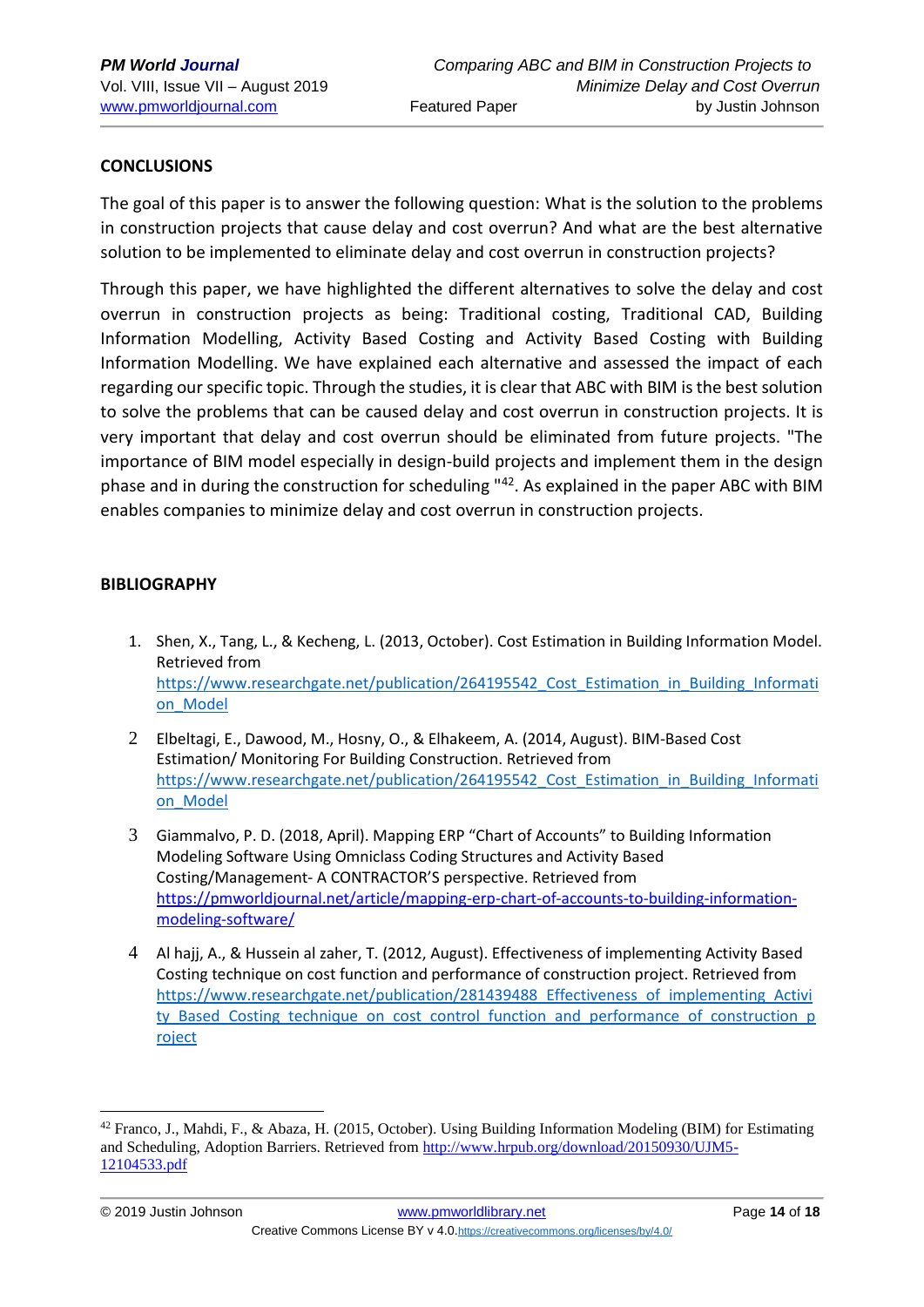- 5 Ayachit, A., Attarde, P. M., & Kulkarni, S. (2014, December). Activity Based Costing in Construction Projects. Retrieved from [http://www.technicaljournalsonline.com/ijaers/VOL](http://www.technicaljournalsonline.com/ijaers/VOL%20IV/IJAERS%20VOL%20IV%20ISSUE%20I%20OCTBER%20DECEMBER%202014/514.pdf)  [IV/IJAERS VOL IV ISSUE I OCTBER DECEMBER 2014/514.pdf](http://www.technicaljournalsonline.com/ijaers/VOL%20IV/IJAERS%20VOL%20IV%20ISSUE%20I%20OCTBER%20DECEMBER%202014/514.pdf)
- 6 Baoping, C. (2011). BIM and its Effects on Project Managers. Retrieved from [https://www.pucsp.br/icim/ingles/downloads/papers\\_2011/part\\_4/part\\_4\\_proc\\_71.pdf](https://www.pucsp.br/icim/ingles/downloads/papers_2011/part_4/part_4_proc_71.pdf)
- 7 Buys, F. (2015, September). FIVE CAUSES OF PROJECT DELAY AND COST OVERRUN, AND THEIR MITIGATION MEASURES. Retrieved from [https://www.linkedin.com/pulse/five-causes-project](file:///C:/2018%20Course%20Offerings/SKEMA/Lille%203/Lille%203-%202nd%20Drafts/se/five-causes-project-delay-cost-overrun-mitigation-measures-buys)[delay-cost-overrun-mitigation-measures-buys/](file:///C:/2018%20Course%20Offerings/SKEMA/Lille%203/Lille%203-%202nd%20Drafts/se/five-causes-project-delay-cost-overrun-mitigation-measures-buys)
- 8 Rokooei, S. (2015, December). Building Information Modeling in Project Management: Necessities, Challenges and Outcomes. Retrieved from https://www.researchgate.net/publication/286541567 Building Information Modeling in Pr [oject\\_Management\\_Necessities\\_Challenges\\_and\\_Outcomes](https://www.researchgate.net/publication/286541567_Building_Information_Modeling_in_Project_Management_Necessities_Challenges_and_Outcomes)
- 9 Subramani, T., Sruthi, P. S., & Kavitha, M. (2014, June). Causes of Cost Overrun In Construction. Retrieved fro[mhttp://iosrjen.org/Papers/vol4\\_issue6 \(part-4\)/A04640107.pdf](http://iosrjen.org/Papers/vol4_issue6%20(part-4)/A04640107.pdf)
- 10 Travaglini, A., Radujkovic, M., & Mancini, M. (2014, October). Building Information Modelling (BIM) and Project Management: a Stakeholders Perspective. Retrieved from https://www.researchgate.net/publication/276805598\_Building\_Information\_Modelling\_BIM and Project Management a Stakeholders Perspective
- 11 Autodesk. (n.d.). BIM and Cost Estimating. Retrieved from [http://images.autodesk.com/apac\\_grtrchina\\_main/files/aec\\_customer\\_story\\_en\\_v9.pdf](http://images.autodesk.com/apac_grtrchina_main/files/aec_customer_story_en_v9.pdf)
- 12 Ramabodu, M. S., & Verster, J. P. (n.d.). Factors Contributing to Cost Overruns of Construction Projects. Retrieved from [https://www.irbnet.de/daten/iconda/CIB\\_DC22746.pdf](https://www.irbnet.de/daten/iconda/CIB_DC22746.pdf)
- 13 IPMA. (2017, February 17). The World in 2050 and some implications for project management - IPMA International Project Management Association. Retrieved from <https://www.ipma.world/world-2050-implications-project-management/>
- 14 Seven Shocking Project Management Statistics. (2018, November 16). Retrieved from [https://www.teamgantt.com/blog/seven-shocking-project-management-statistics-and-lessons](https://www.teamgantt.com/blog/seven-shocking-project-management-statistics-and-lessons-we-should-learn)[we-should-learn](https://www.teamgantt.com/blog/seven-shocking-project-management-statistics-and-lessons-we-should-learn)
- 15 McCarthy, N. (2014, December 10). Major International Construction Projects That Went Billions Over-Budget [Infographic]. Retrieved from [https://www.forbes.com/sites/niallmccarthy/2014/12/10/major-international-construction](https://www.forbes.com/sites/niallmccarthy/2014/12/10/major-international-construction-projects-that-went-billions-over-budget-infographic/#1bcd927d376a)[projects-that-went-billions-over-budget-infographic/#1bcd927d376a](https://www.forbes.com/sites/niallmccarthy/2014/12/10/major-international-construction-projects-that-went-billions-over-budget-infographic/#1bcd927d376a)
- 16 Nor Razinah Mohd Zain. (2018, October 5). (PDF) An Exploration of Causes for Delay and Cost Overruns In Construction Projects: Case Study of Australia, Malaysia & Ghana. Retrieved from https://www.researchgate.net/publication/305770518 An Exploration of Causes for Delay and Cost Overruns In Construction Projects Case Study of Australia Malaysia Ghana
- 17 Kumar, N., & Mahto, D. (n.d.). A Comparative Analysis and Implementation of Activity Based Costing (ABC) and Traditional Cost Accounting (TCA) Methods in an Automobile Parts Manufacturing Company: A Case Study. Retrieved from [https://globaljournals.org/GJMBR\\_Volume13/3-A-Comparative-Analysis.pdf](https://globaljournals.org/GJMBR_Volume13/3-A-Comparative-Analysis.pdf)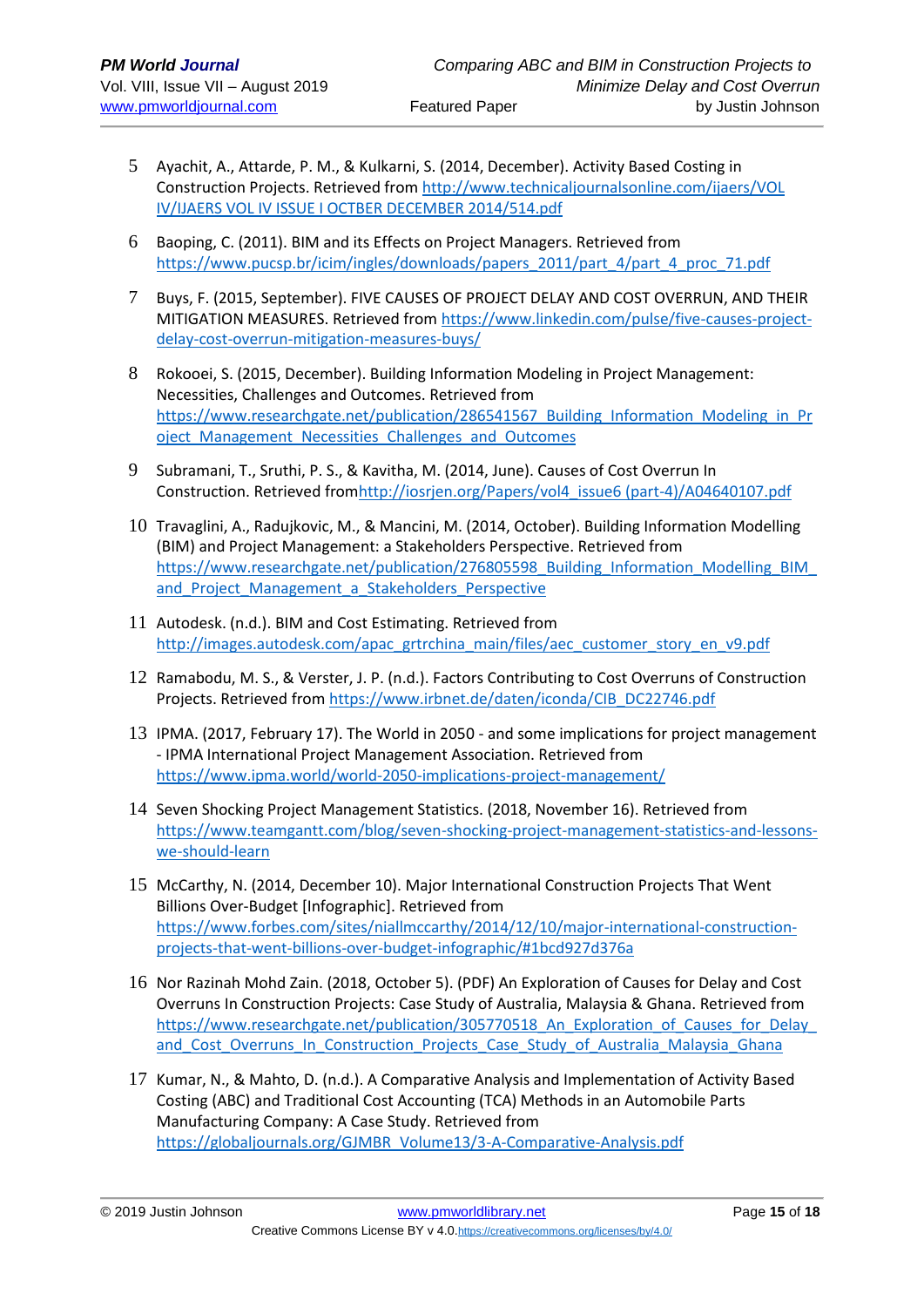- 18 Precision. (2017, December 19). Retrieved from [https://project-management](https://project-management-knowledge.com/definitions/p/precision/)[knowledge.com/definitions/p/precision/](https://project-management-knowledge.com/definitions/p/precision/)
- 19 Jurgens, C. (18, October 23). BIM vs. CAD... What's the difference? Retrieved from <https://home.akitabox.com/blog/bim-vs-cad-what-is-the-difference>
- 20 Hossain, L. (2009, January). (PDF) Communications and coordination in construction projects. Retrieved from https://www.researchgate.net/publication/46529107 Communications and coordination in [construction\\_projects](https://www.researchgate.net/publication/46529107_Communications_and_coordination_in_construction_projects)
- 21 Autodesk. (n.d.). BIM and Cost Estimating. Retrieved from [http://images.autodesk.com/apac\\_grtrchina\\_main/files/aec\\_customer\\_story\\_en\\_v9.pdf](http://images.autodesk.com/apac_grtrchina_main/files/aec_customer_story_en_v9.pdf)
- 22 GUILD OF PROJECT CONTROLS COMPENDIUM and REFERENCE (CaR) | Project Controls planning, scheduling, cost management and forensic analysis (Planning Planet). (n.d.). Retrieved from [http://www.planningplanet.com/guild/gpccar/developing-the-contractors-cost-estimate](http://www.planningplanet.com/guild/gpccar/developing-the-contractors-cost-estimate-bottom-up)[bottom-up](http://www.planningplanet.com/guild/gpccar/developing-the-contractors-cost-estimate-bottom-up)
- 23 Bryde, D., & Marc volm, J. (2013, June 31). the project benefits of building information modeling (bim). Retrieved from [https://www.apm.org.uk/media/7571/building-information](https://www.apm.org.uk/media/7571/building-information-modelling.pdf)[modelling.pdf](https://www.apm.org.uk/media/7571/building-information-modelling.pdf)
- 24 Qu'est ce que le BIM ? (2018, August 28). Retrieved from [https://www.tekla.com/fr/a](https://www.tekla.com/fr/a-propos/quest-ce-que-le-bim)[propos/quest-ce-que-le-bim](https://www.tekla.com/fr/a-propos/quest-ce-que-le-bim)
- 25 Implementing Activity-Based Costing | IMA The association of accountants and financial professionals working in business. (n.d.). Retrieved from [https://www.imanet.org/insights-and](https://www.imanet.org/insights-and-trends/strategic-cost-management/implementing-activity-based-costing?ssopc=1)[trends/strategic-cost-management/implementing-activity-based-costing?ssopc=1](https://www.imanet.org/insights-and-trends/strategic-cost-management/implementing-activity-based-costing?ssopc=1)
- 26 Wideman Comparative Glossary of Project Management Terms v5.5. (n.d.). Retrieved from [http://www.maxwideman.com/pmglossary/PMG\\_A02.htm#Activity%20Based%20Costing](http://www.maxwideman.com/pmglossary/PMG_A02.htm#Activity%20Based%20Costing)
- 27 Bipat, C. (2018, July 11). Why Accuracy Is Important in Construction Cost Estimation. Retrieved from<https://www.ny-engineers.com/blog/construction-cost-estimation>
- 28 San Cristóbal, J. R. (2017, November). Complexity in Project Management. Retrieved from <https://www.sciencedirect.com/science/article/pii/S1877050917323001>
- 29 What Is BIM | Building Information Modeling | Autodesk. (n.d.). Retrieved from <https://www.autodesk.com/solutions/bim>
- 30 BIM Software | Project Controls planning, scheduling, cost management and forensic analysis (Planning Planet). (n.d.). Retrieved from [http://www.planningplanet.com/wiki/507764/bim](http://www.planningplanet.com/wiki/507764/bim-software)[software](http://www.planningplanet.com/wiki/507764/bim-software)
- 31 The University of Nottingham. 404. (n.d.). Retrieved from [https://www.nottingham.ac.uk/governance/records-and-information](https://www.nottingham.ac.uk/governance/records-and-information-management/documents/guidance-documents)[management/documents/guidance-documents](https://www.nottingham.ac.uk/governance/records-and-information-management/documents/guidance-documents)
- 32 The Importance of Confidentiality in the Workplace. (2017, October 18). Retrieved from <https://www.halpernadvisors.com/why-is-confidentiality-important/>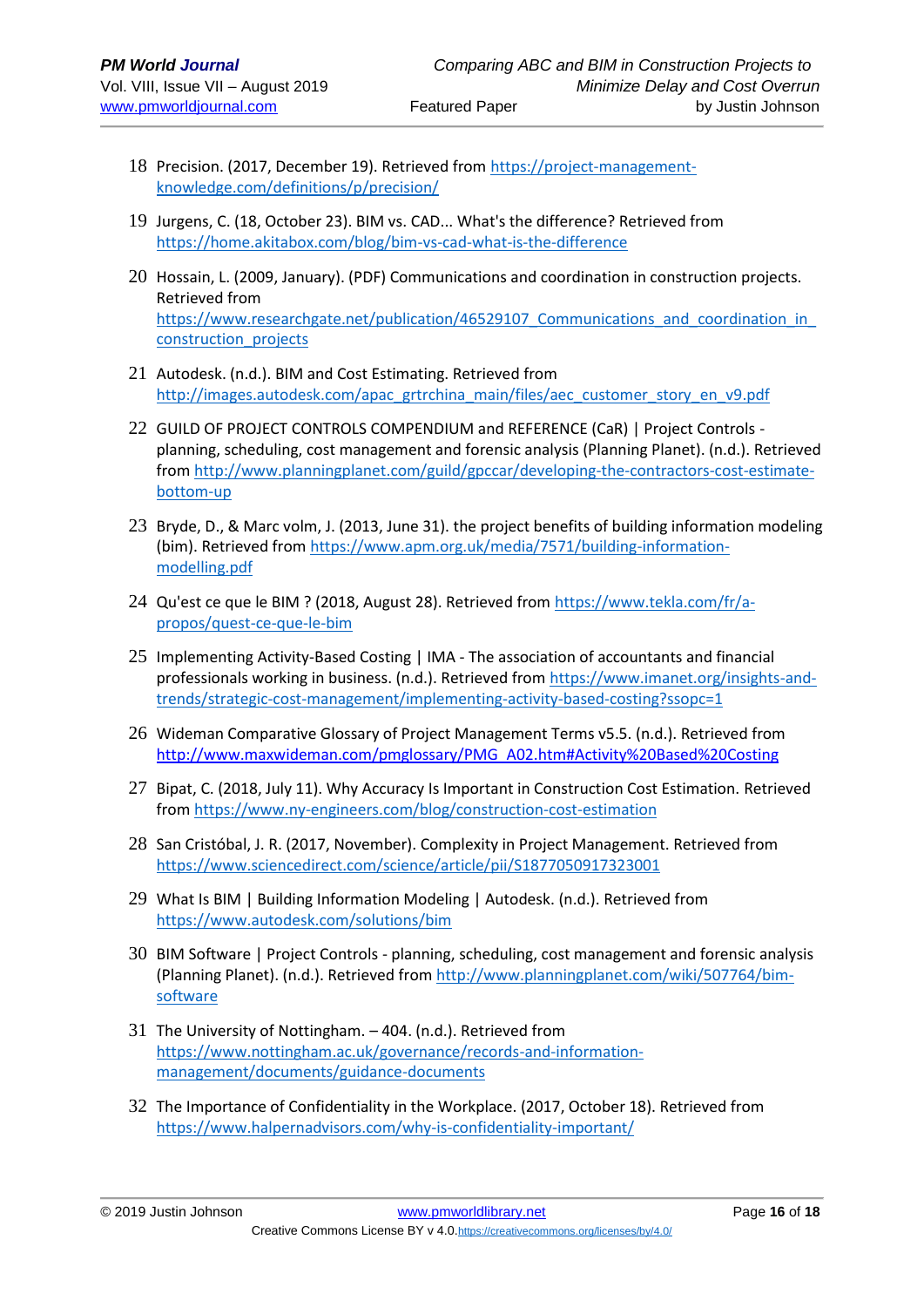- 33 5 Common Causes of Cost Overruns in Construction Projects PlanGrid Construction Productivity Blog. (2018, June 4). Retrieved from [https://blog.plangrid.com/2017/11/5](https://blog.plangrid.com/2017/11/5-common-causes-of-cost-overruns-in-construction-projects/) [common-causes-of-cost-overruns-in-construction-projects/](https://blog.plangrid.com/2017/11/5-common-causes-of-cost-overruns-in-construction-projects/)
- 34 Max Wideman comparative glossary. Projectnet Glossary, April 1997, on the website of the UK publication Project Manager Today, Nordic Project Management Terminology, NORDNET, Reistad Offset, Oslo, 1985. Retrieved from [http://www.maxwideman.com/pmglossary/PMG\\_P20.html](http://www.maxwideman.com/pmglossary/PMG_P20.html)
- 35 The Importance of Confidentiality in the Workplace. (2017, October 18). Retrieved from <https://www.halpernadvisors.com/why-is-confidentiality-important/>
- 36 GUILD OF PROJECT CONTROLS COMPENDIUM and REFERENCE (CaR) | Project Controls planning, scheduling, cost management and forensic analysis (Planning Planet). (n.d.). Retrieved from [http://www.planningplanet.com/guild/gpccar/introduction-to-managing-cost-estimating](http://www.planningplanet.com/guild/gpccar/introduction-to-managing-cost-estimating-budgeting)[budgeting](http://www.planningplanet.com/guild/gpccar/introduction-to-managing-cost-estimating-budgeting)
- 37 What is reliability? definition and meaning. (n.d.). Retrieved from <http://www.businessdictionary.com/definition/reliability.html>
- 38 Robles, G., Jose, L., Stifi, A., & Gentes, S. (2014, October). Labor Productivity in the Construction Industry -Factors Influencing the Spanish Construction Labor Productivity. Retrieved from <http://waset.org/publications/9999560>
- 39 Franco, J., Mahdi, F., & Abaza, H. (2015, October). Using Building Information Modeling (BIM) for Estimating and Scheduling, Adoption Barriers. Retrieved from <http://www.hrpub.org/download/20150930/UJM5-12104533.pdf>
- 40 Sullivan, Wickes& Kroelling (2014). Engineering Economics 15th Edition Then the second step is to calculate the relative weighting of each attribute. Retrieved from <http://www.planningplanet.com/guild/gpccar/managing-change-the-owners-perspective>